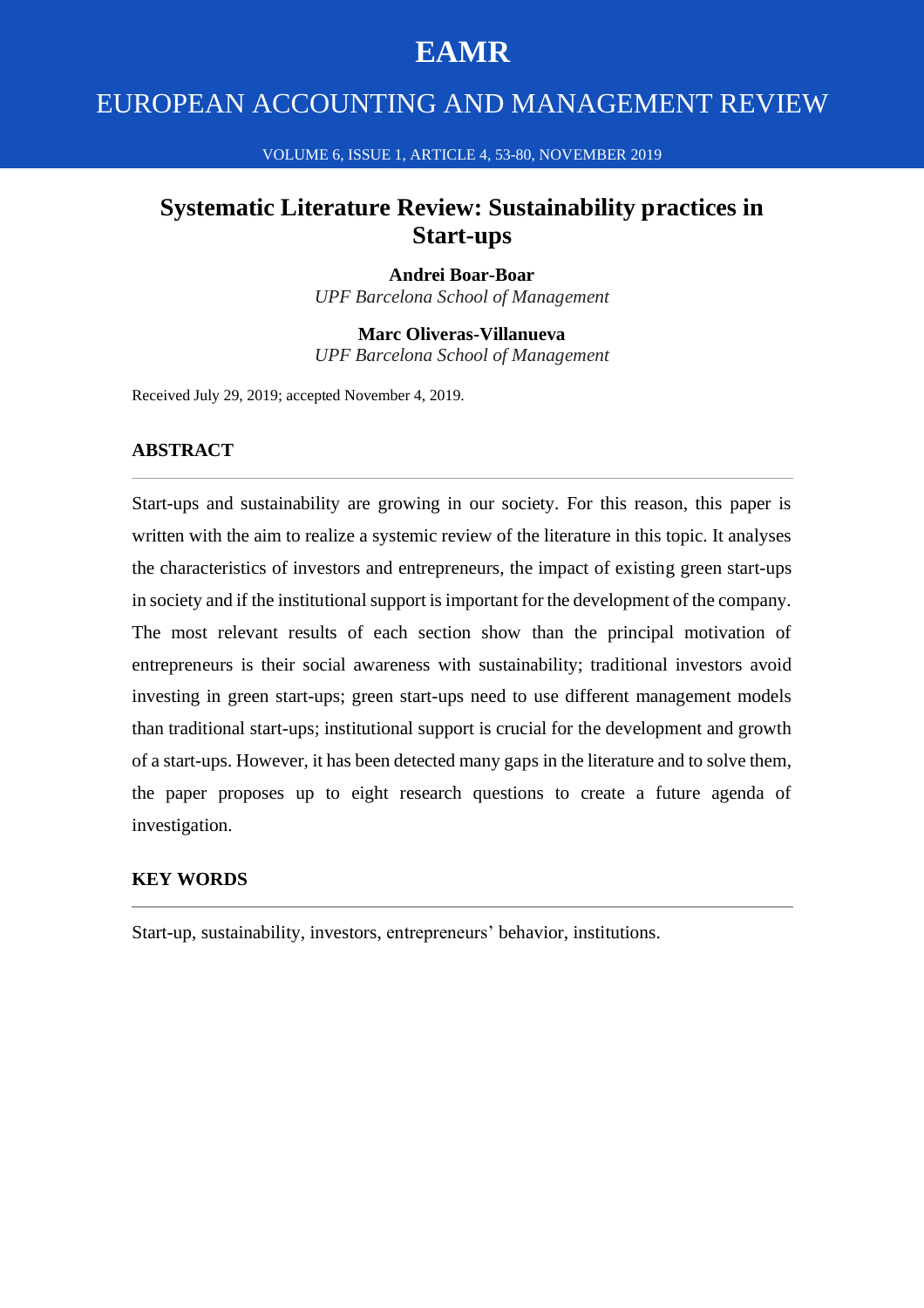### **1. Introduction**

In recent years, the number of start-ups and the awareness of society about sustainability has grown around the world. In Barcelona alone, more than 1,300 start-ups existed by the end of 2018, being the fifth most start-up-abundant city in Europe (*Analysis of the Barcelona Camp; Catalonia Startup Hub,* 2018). In the literature, we find a growing number of articles that discuss how start-ups can improve the sustainability of the planet. According to (Blank & Dorf, 2012), a start-up is an organization formed to search for a repeatable and scalable business model. Sustainability from the ecological point of view is the ability of nature to regenerate itself or the ability to maintain itself at a certain level of development (Geissdoerfer, Savaget, Bocken, & Hultink, 2017).

Although there are articles that address sustainability in start-ups, they are still very limited and unstructured. In several cases, the results contradict each other due to the speed with which the market changes, the evolution of the number of start-ups and the growing social awareness of the environment.

The pursuit of economic and business benefits without taking into account the sustainability of the planet has been the usual trend of companies throughout history. Currently, social awareness towards caring for the environment gives companies the opportunity to obtain economic and environmental benefits (Sunny & Shu, 2019). The appearance of technological start-ups on the market should be used to unite both worlds. Increased knowledge regarding the subject will lay the foundation that will allow startups to find paths of growth and scalability towards sustainability.

In relation to the above, this article aims to review the literature to identify the characteristics of entrepreneurs and investors who are committed to sustainable start-ups, whether institutional support has an effect on the sector or not and, finally, to analyse the impact that existing start-ups have had on the economy. This analysis will allow us to open new lines of research in the future.

The following article is divided into 4 sections. After the introduction, the methodology used, and the descriptive analysis are explained in the second section. The third section presents the content of the selected articles in the review process. The fourth and final section presents the conclusions and future implications.

### **2. Methods**

In this article, we report a systematic review of the literature on sustainability in start-ups. A systematic review is a general description of the scientific contributions made so far.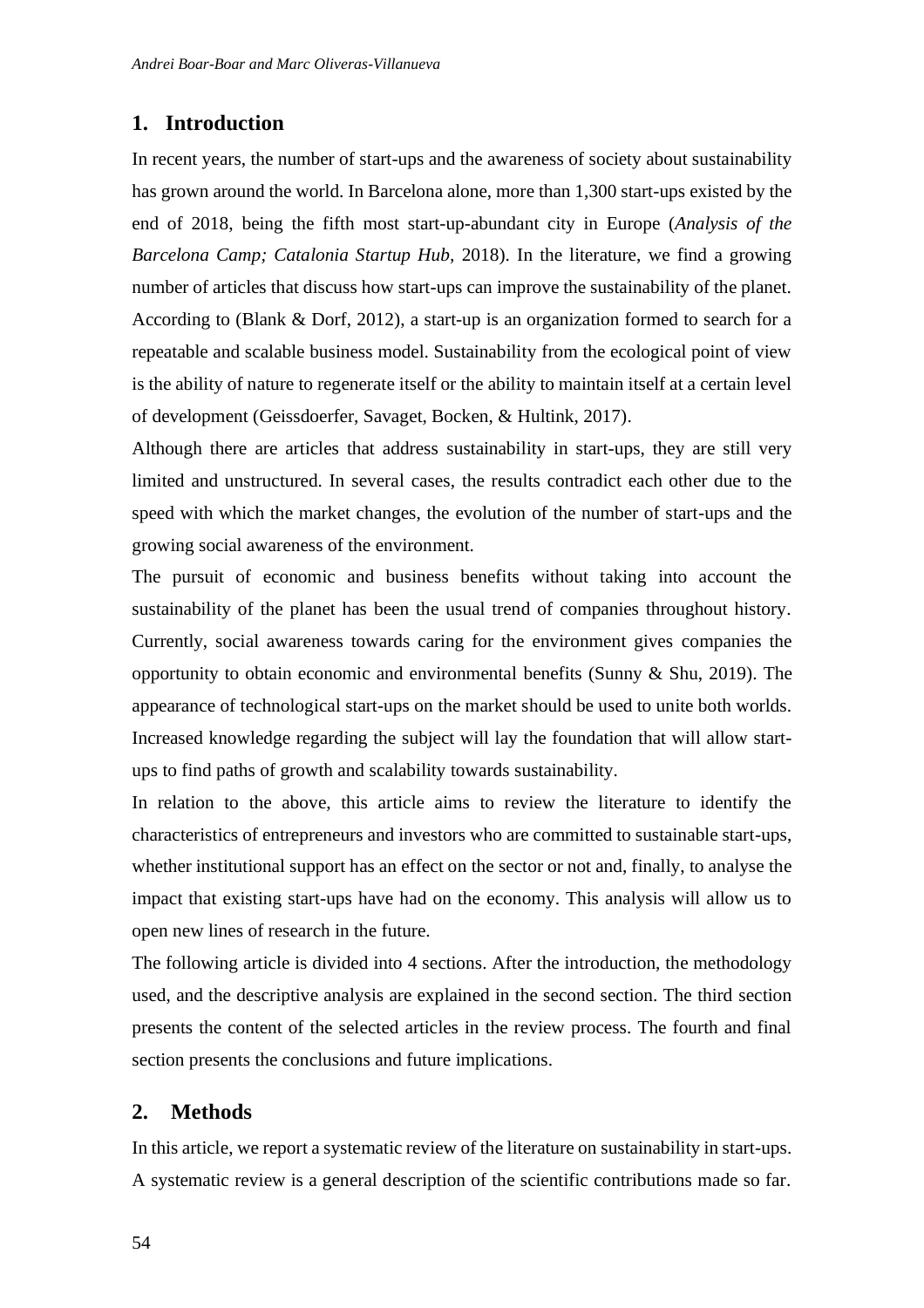This method is defined in 10 steps, starting with the identification of keywords and ending with the validation of the articles with the appointment method described by Greenhalgh. Other authors, such as Petticrew and Roberts, propose a conceptualization of systematic reviews as a focus on identifying, evaluating and synthesizing all relevant scientific studies on the defined topic and structure a review with 12 steps (Petticrew & Roberts, 2006). Other authors structure systematic reviews in 2 main processes (Easterby-Smith, Thorpe, & Jackson, 2012). The first defines the review protocol and the relevance of the research studies in the specific field. The second identifies the main findings to identify gaps in research knowledge in the field. In line with (Centobelli, Cerchione, & Esposito, 2017) and with the contributions of previous authors, this review is organized as follows:

- 1. Phase 1: acquisition and selection of papers:
	- a) Search phase: This phase includes the selection of keywords and the choice of databases as Web of Science and Scopus.
	- b) Selection of papers: in this step we have defined the criteria for the selection of papers, and we have selected them.
- 2. Phase 2: descriptive and content analysis of the selected papers:
	- a) Descriptive analysis: The papers are aggregated according to time and thematic areas.
	- b) Content analysis: papers are studied and explained by thematic areas showing the strengths and weaknesses in the literature and the future research on the topic.

### *2.1. Search phase*

The databases selected for the literature search were Scopus and Web of Science. Articles from between 1990 and March 2019 were selected. The keywords set for the search were "sustainability" and "sustainable" combined with "startup\*", "start-up\*", "start up" and "start ups". The use of the asterisk allows search results that include all the same words but with different terminating letters. In addition, the criteria of only selecting scientific articles and only if they are available in English and Spanish are added.

A total of 1291 articles were found in the 2 databases based on the criteria cited.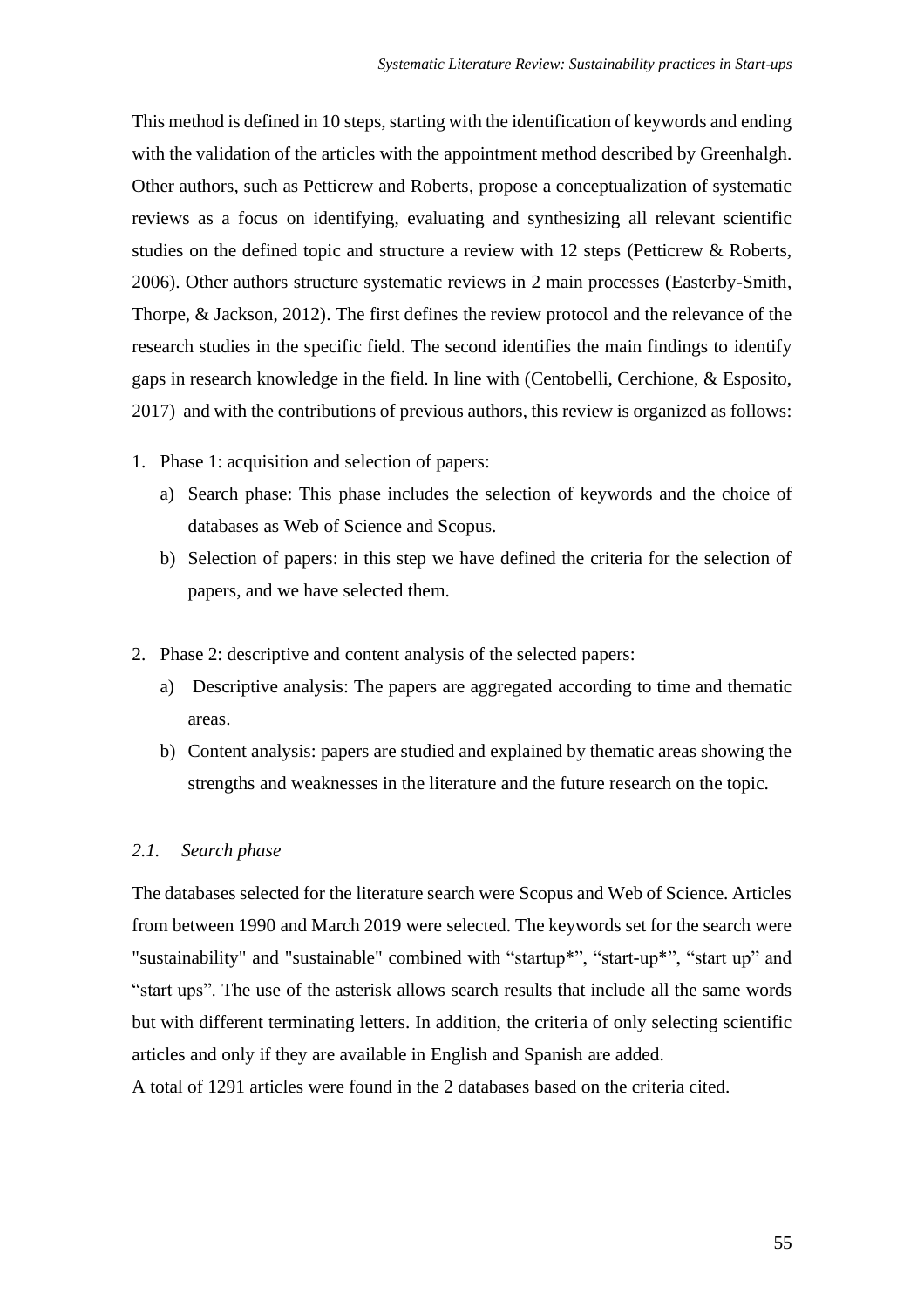| Key words used           | ("sustainability" o "sustainable") and<br>("startup*", "start-up*", "start up" or "start ups") |
|--------------------------|------------------------------------------------------------------------------------------------|
| Date range               | Published from 1990 to April 2019                                                              |
| Web of Science database  | 654                                                                                            |
| Scopus database          | 637                                                                                            |
| Total de papers          | 1291                                                                                           |
| Duplicates               | 295                                                                                            |
| Total without duplicates | 1008                                                                                           |

**Figure 1**. Relation of papers by key words.

### *2.2. Selection phase*

With the objective of focusing on research articles most related to the subject under study, some criteria have been defined to identify the scientific articles; these criteria can be seen in Table 2.

| <b>Criteria</b>                      | <b>Definition</b>                                                                                                                                         |
|--------------------------------------|-----------------------------------------------------------------------------------------------------------------------------------------------------------|
| First criteria: focused on abstracts | Selection of papers which are focused on start-ups<br>and sustainability according to their abstracts                                                     |
| Second criteria: focused on content  | From the list of papers selected by the first criteria,<br>selection of papers which focus on start-ups and<br>sustainability according to their content. |

**Figure 2**. Selection criteria.

After analysis using the first criterion, the articles are classified into 4 possible categories:

*Category 1:* articles that focus on the 2 keyword concepts: start-ups and sustainability;

*Category 2:* articles that only focus on sustainability and do not refer to start-ups or do so in a non-relevant way;

*Category 3:* articles that only focus on start-ups and do not refer to sustainability or do so in a non-relevant way; and

*Category 4:* articles that do not focus on either of the 2 concepts or do so on either of them but with a totally different definition.

| <b>Category</b> | <b>Number of papers</b> |
|-----------------|-------------------------|
| Category 1      | 50                      |
| Category 2      | 406                     |
| Category 3      | 295                     |
| Category 4      | 257                     |
| <b>TOTAL</b>    | 1008                    |

**Figure 3.** Number of papers by categories.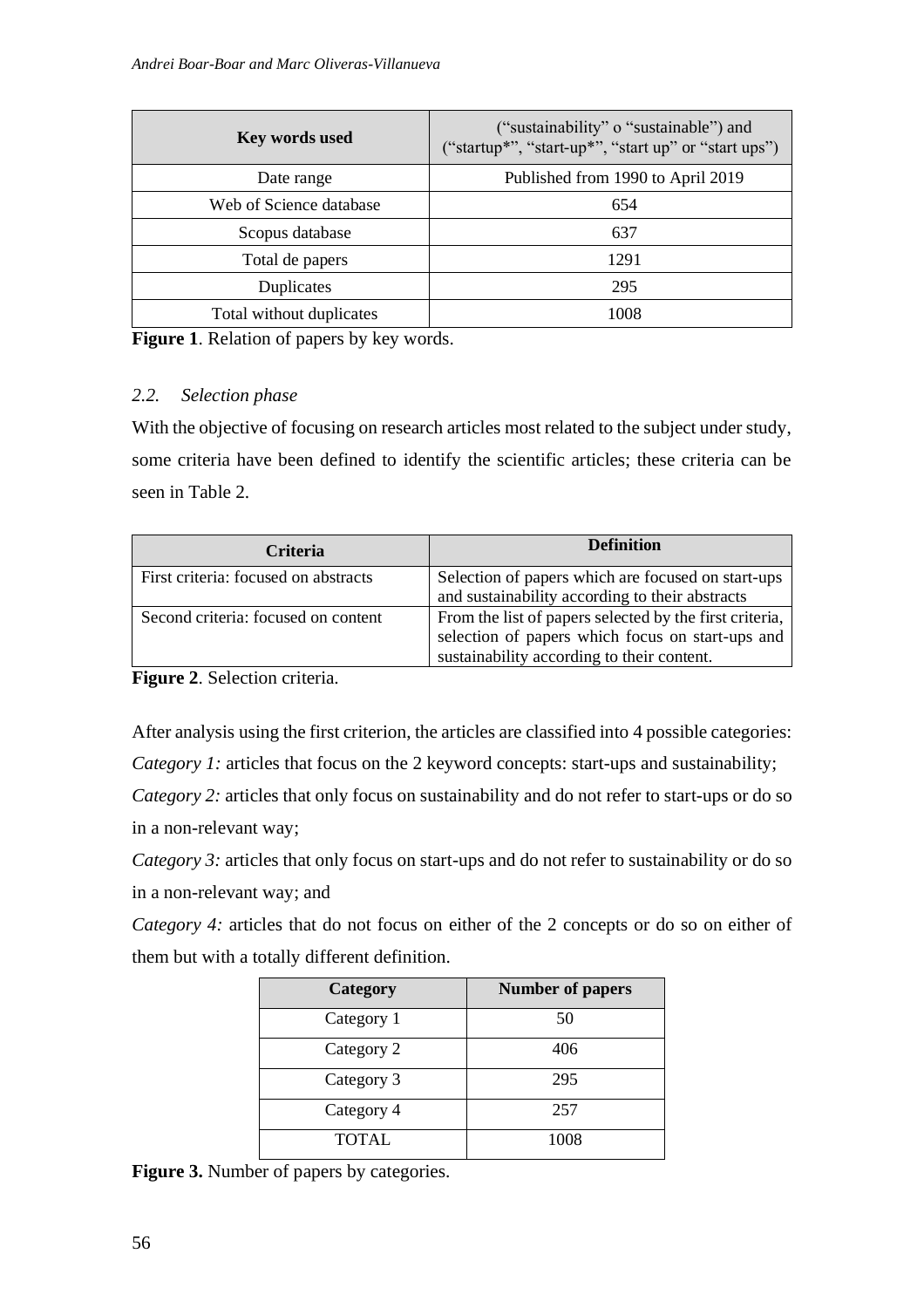The articles that are included in categories 2, 3 and 4 (a total of 958 articles) are excluded from the research because they are not focused on the research objectives. With the first criterion, focusing on *abstracts*, and with the second criterion, exhaustively analysed articles, 50 articles are selected for the descriptive analysis phase.

### *2.3. Descriptive analysis phase*

In this phase, the main objective is a descriptive analysis of the articles that focus on sustainability in the context of start-ups. They have been analysed from 4 perspectives.

- 1. Articles by time.
- 2. Articles by journals.
- 3. Articles by methodology.
- 4. Articles by areas.

### *2.3.1. Articles by time*

The analysis of the articles by time (Figure 4) shows that there are no articles on start-ups and sustainability before the year 2002. Until 2014, the number of articles was very small. Since 2014, the number of articles has increased; the year with the most is 2016, with 11 articles. The trend indicates a growing number of studies in recent years.



**Figure 4**. Distribution of articles per years.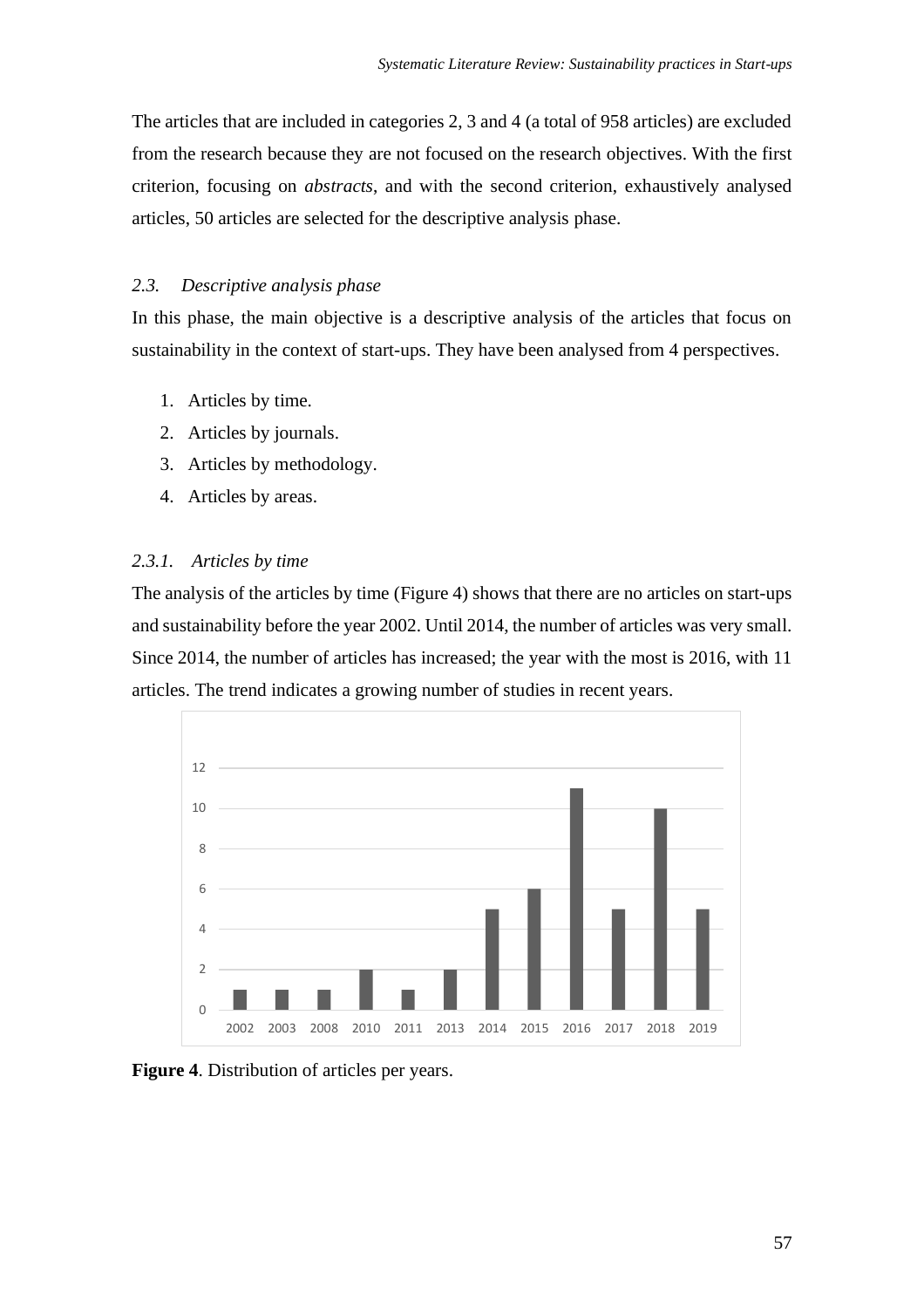## *2.3.2. Artículos por revistas*

| <b>Journal</b>                                                   | <b>Environmental</b><br><b>Science</b> | Social<br><b>Sciences</b> | Business,<br><b>Management</b><br>and<br><b>Accounting</b> | Economics,<br><b>Econometrics</b><br>and Finance | Decision<br><b>Sciences</b> |   | Energy Engineering Psychology | Computer<br><b>Science</b> | <b>Agricultural</b><br>and<br><b>Biological</b><br><b>Sciences</b> | <b>Science</b><br>Technology |
|------------------------------------------------------------------|----------------------------------------|---------------------------|------------------------------------------------------------|--------------------------------------------------|-----------------------------|---|-------------------------------|----------------------------|--------------------------------------------------------------------|------------------------------|
| Greener Management International                                 | X                                      | X                         |                                                            |                                                  |                             |   |                               |                            |                                                                    |                              |
| Business strategy and the environment                            | $\mathbf X$                            | $\mathbf X$               | X                                                          |                                                  |                             |   |                               |                            |                                                                    |                              |
| Journal of Developmental Entrepreneurship                        |                                        |                           | X                                                          | X                                                |                             |   |                               |                            |                                                                    |                              |
| Journal of Business Venturing                                    |                                        |                           | X                                                          |                                                  |                             |   |                               |                            |                                                                    |                              |
| Corporate Social Responsibility and Environmental<br>Management  | X                                      | X                         | X                                                          |                                                  |                             |   |                               |                            |                                                                    |                              |
| International Journal of Accounting & Information<br>Management  |                                        |                           | X                                                          | X                                                |                             |   |                               |                            |                                                                    |                              |
| <b>International Small Business Journal</b>                      |                                        |                           | X                                                          |                                                  |                             |   |                               |                            |                                                                    |                              |
| <b>Management Decision</b>                                       |                                        |                           | X                                                          |                                                  | $\mathbf X$                 |   |                               |                            |                                                                    |                              |
| International Journal of Environmental Research                  | X                                      |                           |                                                            |                                                  |                             |   |                               |                            |                                                                    |                              |
| Journal of Cleaner Production                                    | $\mathbf X$                            |                           | X                                                          |                                                  |                             | X | $\mathbf X$                   |                            |                                                                    |                              |
| Australasian Journal of Environmental<br>Management              | $\mathbf X$                            | X                         |                                                            |                                                  |                             |   |                               |                            |                                                                    |                              |
| International Journal of Innovation and Technology<br>Management |                                        |                           | X                                                          |                                                  |                             |   |                               |                            |                                                                    |                              |
| Global Journal of Flexible Systems Management                    |                                        |                           | X                                                          |                                                  |                             |   |                               |                            |                                                                    |                              |
| Journal of Entrepreneurship education                            |                                        | X                         | $\boldsymbol{\mathrm{X}}$                                  | X                                                |                             |   |                               |                            |                                                                    |                              |
| Sustainability                                                   | X                                      | $\boldsymbol{X}$          |                                                            |                                                  |                             | X |                               |                            |                                                                    |                              |
| Business Strategy and the Environment                            | $\mathbf X$                            | $\mathbf X$               | X                                                          |                                                  |                             |   |                               |                            |                                                                    |                              |
| Journal of Small Business and Enterprise<br>Development          |                                        |                           | X                                                          |                                                  |                             |   |                               |                            |                                                                    |                              |
| Journal of International Management                              |                                        |                           | $\boldsymbol{\mathrm{X}}$                                  | $\mathbf X$                                      |                             |   |                               |                            |                                                                    |                              |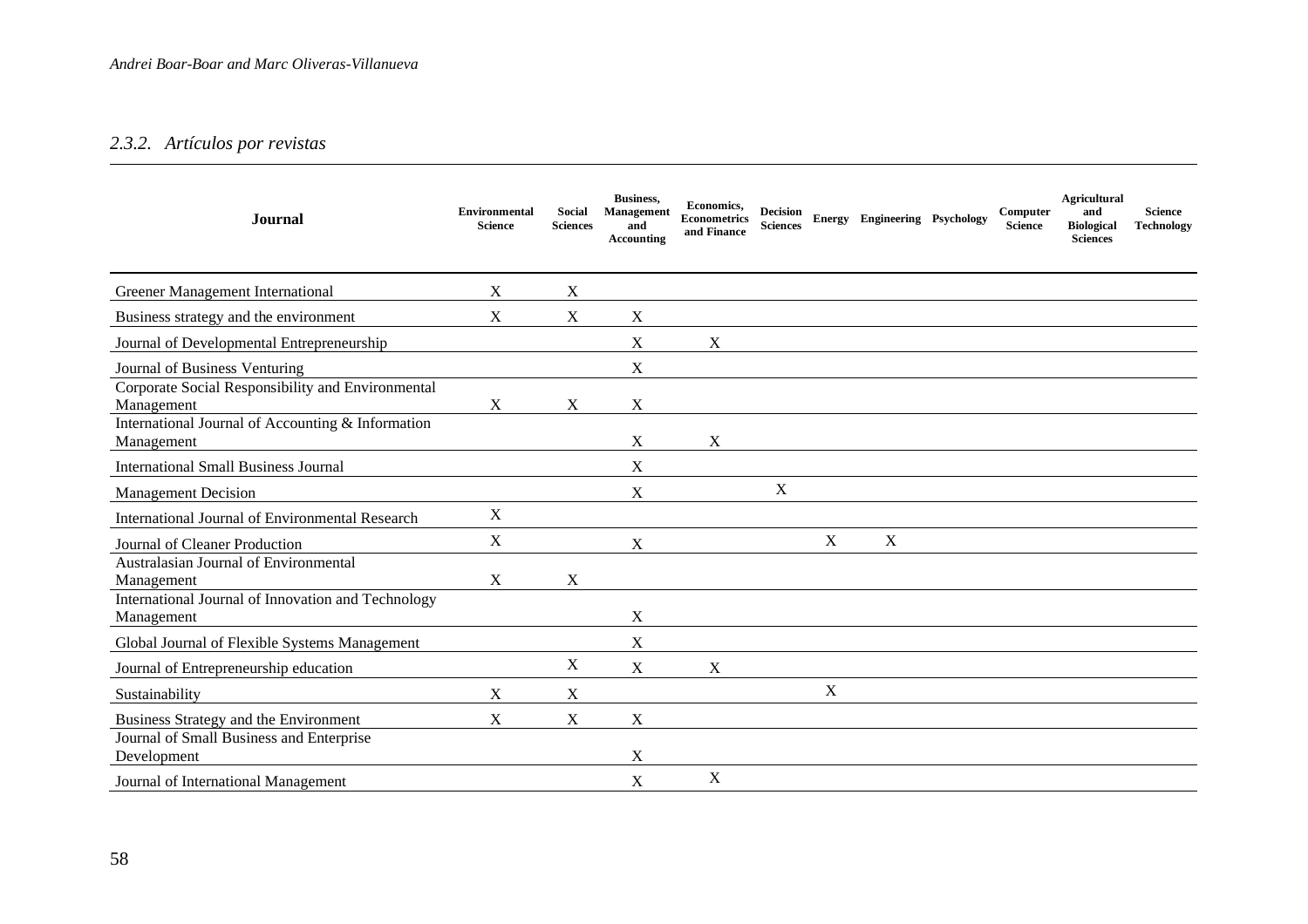| Industry and Higher Education                                                         |   | X           | X |   |  |   |   |   |                           |   |
|---------------------------------------------------------------------------------------|---|-------------|---|---|--|---|---|---|---------------------------|---|
| Psyecology                                                                            | X |             |   |   |  |   | X |   |                           |   |
| International Journal of Business Science &                                           |   |             | X |   |  |   |   |   |                           |   |
| <b>Applied Management</b><br><b>Business Horizons</b>                                 |   |             | X |   |  |   |   |   |                           |   |
| Telematics and Informatics                                                            |   | X           |   |   |  | X |   | X |                           |   |
| International Entrepreneurship and Management<br>Journal                              |   |             | X |   |  |   |   |   |                           |   |
| <b>British Food Journal</b>                                                           |   |             | X |   |  |   |   |   | $\boldsymbol{\mathrm{X}}$ |   |
| <b>Small Business Economics</b>                                                       |   |             | X | X |  |   |   |   |                           |   |
| Journal of International Entrepreneurship                                             |   |             | X |   |  |   |   |   |                           |   |
| <b>Administrative Sciences</b>                                                        |   | X           |   |   |  |   |   |   |                           |   |
| Amfiteatru Economic Journal                                                           |   | $\mathbf X$ |   |   |  |   |   |   |                           |   |
| World Journal of Entrepreneurship, Management<br>and Sustainable Development          |   | X           |   |   |  |   |   |   |                           | X |
| The East Asian Journal of Business Management                                         |   | X           |   |   |  |   |   |   |                           |   |
| International Journal of Entrepreneurial Behavior &<br>Research                       |   | X           |   |   |  |   |   |   |                           | X |
| <b>Sustainable Business Models</b>                                                    |   | X           |   |   |  |   |   |   |                           | X |
| Cities and Sustainable Technology Transitions:<br>Leadership, Innovation and Adoption |   | X           |   |   |  |   |   |   |                           | X |
| Asian Journal of technology innovation                                                |   | X           |   |   |  |   |   |   |                           | X |

**Figura 5.** Distribución de artículos por revistas.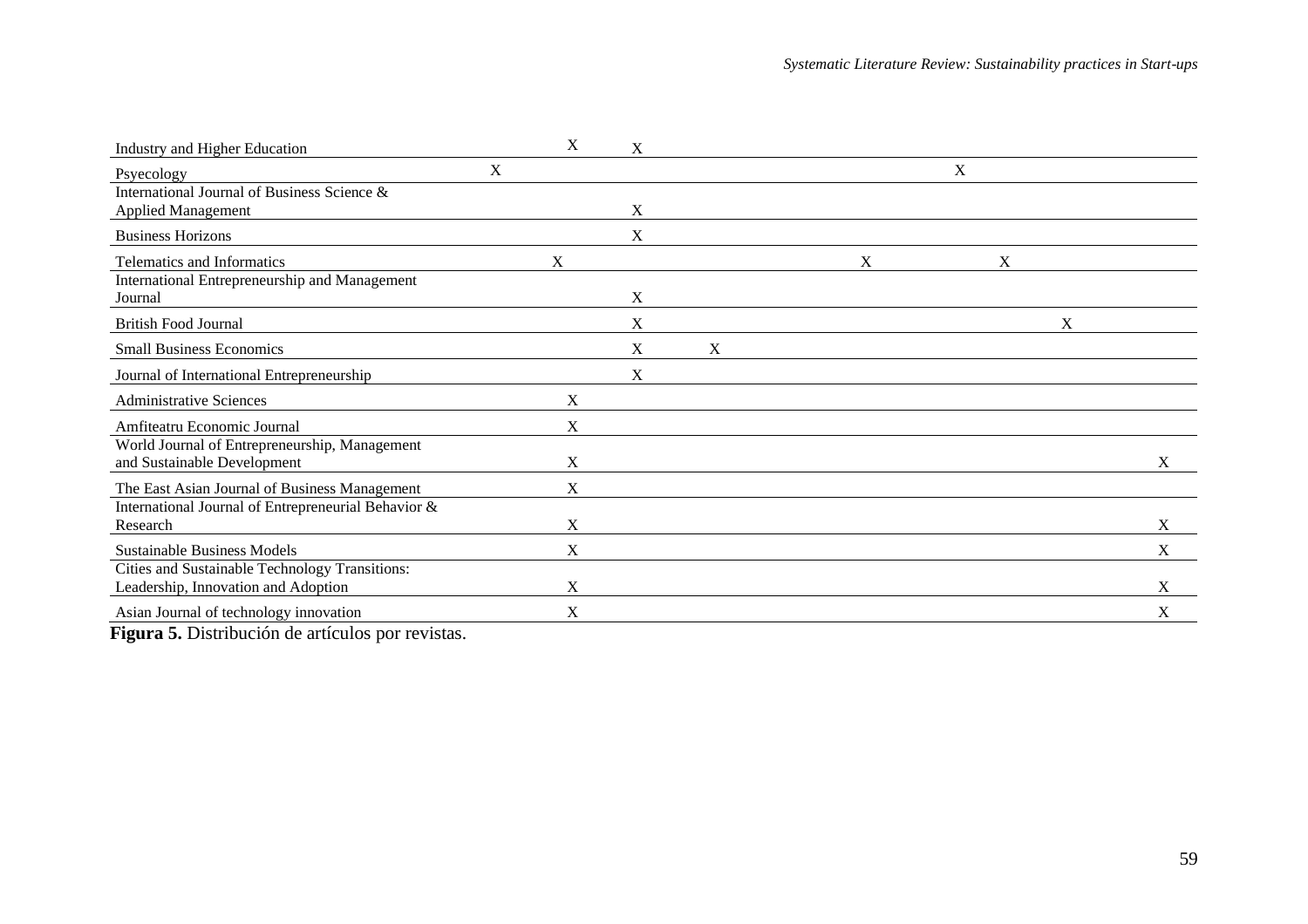### *2.3.3. Articles by methodology*

In relation to the methodology used by the authors, the majority of the articles use quantitative methods, with a total of 27 (Figure 5), followed by quantitative methods, with 11 articles, mixed methodology that combines qualitative methods and quantitative methods, with 7, conceptual methods, with 3, and a systemic review of the literature, with 1.



**Figure 6***.* Distribution of articles by methodology

#### *2.3.4. Articles by areas*

The articles have been divided into 4 main areas to provide an overview of the literature:

- 1. Characteristics of entrepreneurs, where the entrepreneurs' factors to start a sustainable start-up are sought, as well as their success and failure factors;
- 2. Characteristics of investors, where the attitude and disposition of these towards investment in sustainable start-ups is analysed;
- 3. Analysis of existing start-ups, where the effects of these companies on the environment and the business practices they use in management are analysed; and
- 4. Impact of institutional support, which analyses whether institutions have an impact on the creation of start-ups.

Figure 6 shows that the category "characteristics of entrepreneurs" applies to the most articles, with a total of 20, followed by "impact of institutional support", with 13 articles,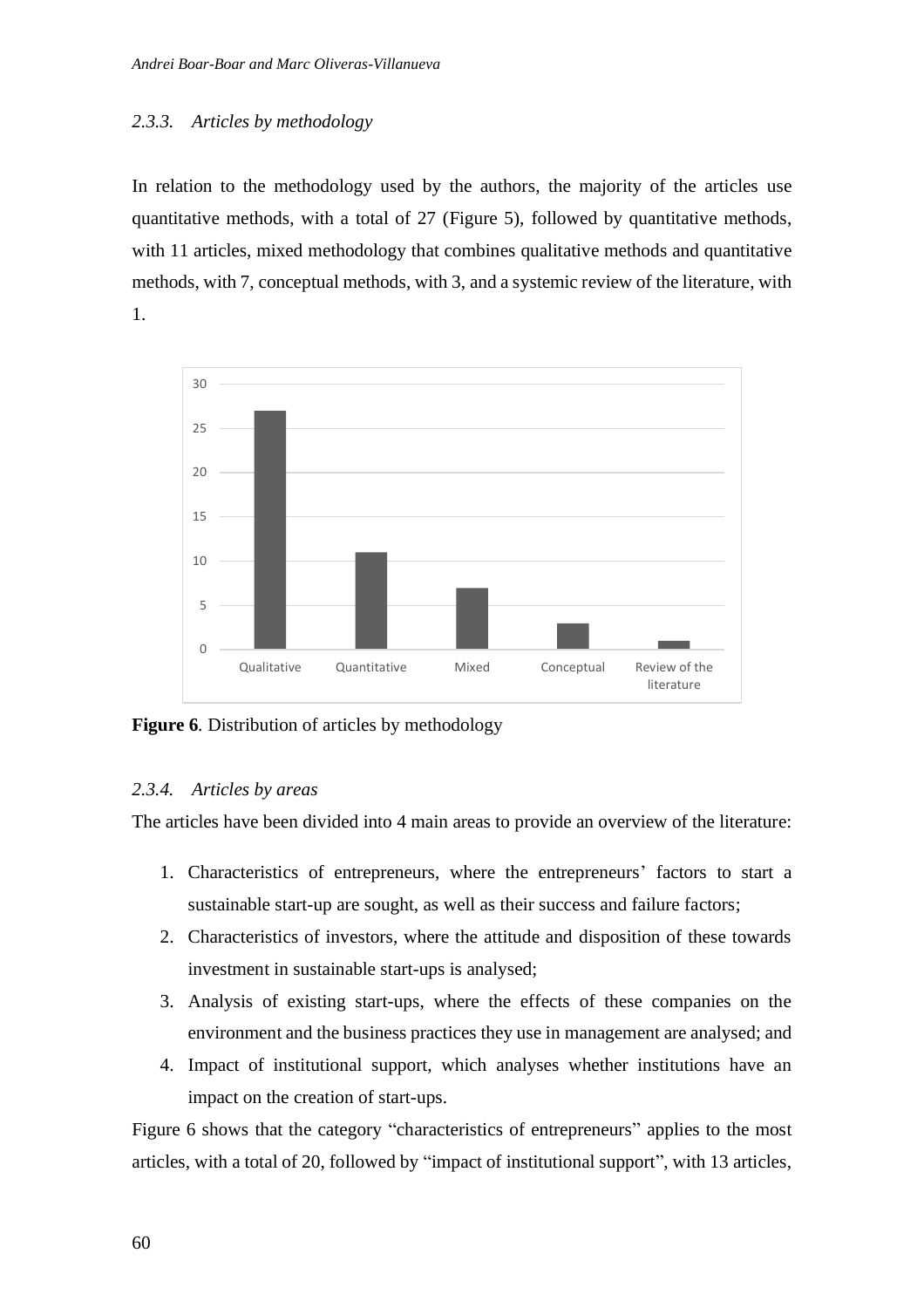"analysis of existing start-ups", with 9 articles, and "characteristics of investors", with 8 articles.

| Category           | Reference                                                                                  | Key concepts                 |
|--------------------|--------------------------------------------------------------------------------------------|------------------------------|
|                    | (Schick, Marxen, & Freimann,<br>2002)                                                      | Entrepreneur's behavior      |
|                    | (Diochon, Menzies, & Gasse,<br>2008)                                                       | Success factors              |
|                    | (Hockerts & Wüstenhagen,<br>2010)                                                          | Company size                 |
|                    | (Rodgers, 2010)                                                                            | Entrepreneur's behavior      |
|                    | (Lourenço, Jones, & Jayawarna,<br>2013)                                                    | Sustainability education     |
|                    | (Javier Maqueda Lafuente, María<br>Gil Lafuente, F. Guzman-Parra,<br>& Gil Lafuente, 2013) | Success factors              |
|                    | (Kirkwood & Walton, 2014)                                                                  | Entrepreneur's behavior      |
|                    | (Galpin & Hebard, 2015)                                                                    | Entrepreneur's behavior      |
|                    | (Ruiz-Ruano & Puga, 2016)                                                                  | Entrepreneur's behavior      |
| 1. Characteristics | (Majid & Yaqun, 2016)                                                                      | Entrepreneur's behavior      |
| of entrepreneurs   | (Piccarozzi, Piccarozzi, &<br>Michela, 2017)                                               | Sustainability compliance    |
|                    | (Villa Todeschini, Nogueira<br>Cortimiglia, Callegaro-De-<br>Menezes, & Ghezzi, 2017)      | Company size                 |
|                    | (Reynolds, Sheehan, & Hilliard,<br>2018)                                                   | <b>Success factors</b>       |
|                    | (St-Jean & Labelle, 2018)                                                                  | Entrepreneur's behavior      |
|                    | (Nejabat, Taheri, Scholten, & van<br>Geenhuizen, n.d.)                                     | Success factors              |
|                    | (Zeng, 2018)                                                                               | Success factors              |
|                    | (Szumniak-Samolej, 2018)                                                                   | Entrepreneur's behavior      |
|                    | (Dickel, Hörisch, & Ritter, 2018)                                                          | Sustainability compliance    |
|                    | (Zolfaghari Ejlal Manesh &<br>Rialp-Criado, 2019)                                          | Internationalization         |
|                    | (Ball & Kittler, 2019)                                                                     | Entrepreneur's behavior      |
|                    | (Randjelovic, O'Rourke, &<br>Orsato, 2003)                                                 | Sustainable investment funds |
|                    | (Eyo, 2014)                                                                                | Development of start-ups     |
|                    | (Bocken, 2015)                                                                             | Success and failure factors  |
| 2. Characteristics | (Bergset, Bergset, & Linda, 2015)                                                          | Investors' behavior          |
| of investors       | (De Lange, 2017)                                                                           | Investors' behavior          |
|                    | (Hasani, Bojei, & Dehghantanha,<br>2017)                                                   | Success and failure factors  |
|                    | (Antarciuc et al., 2018)                                                                   | Investors' behavior          |
|                    | (Bergset, 2018)                                                                            | Investors' behavior          |
| 3. Analysis of     | (Clarke-Sather, Hutchins, Zhang,<br>Gershenson, & Sutherland, 2011)                        | Indicators system            |
| existing start-ups | (Bocken, Short, Rana, & Evans,<br>2014)                                                    | Sustainable business model   |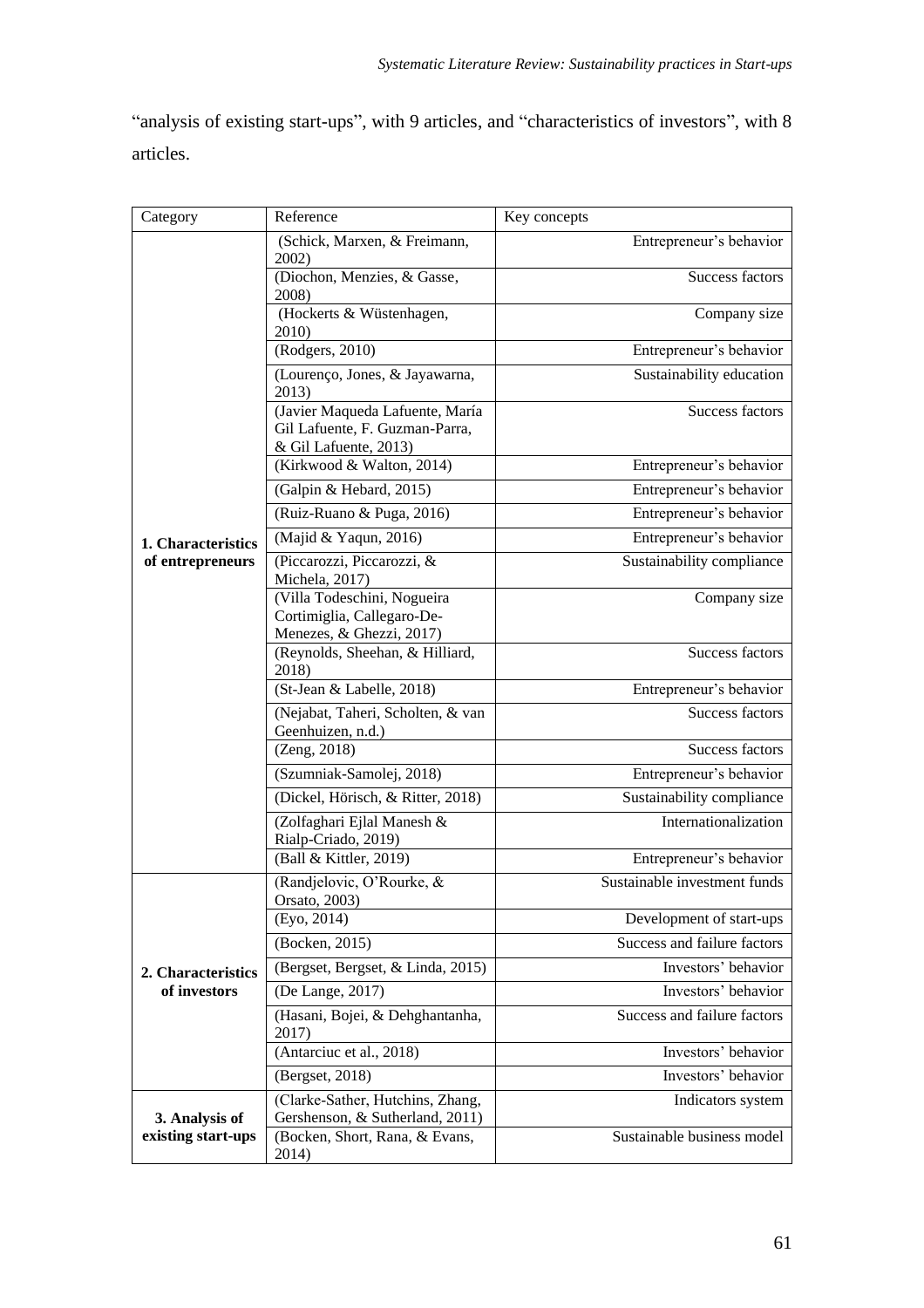|                               | (Sáez-Martínez, Díaz-García, &                                 | Innovation and profits              |
|-------------------------------|----------------------------------------------------------------|-------------------------------------|
|                               | González-Moreno, 2014)                                         |                                     |
|                               | (Nak-Kyo & Park, Won-Koo;                                      | Risk of failure                     |
|                               | Sung-Soo, 2014)                                                |                                     |
|                               | (Valentin, Pînzaru, Vătămănescu,                               | Marketing                           |
|                               | & Stanciu, 2015)                                               |                                     |
|                               | (Malindretos, Tsiboukas, &                                     | Waste management                    |
|                               | Argyropoulou-Konstantaki, 2016)<br>(Henry, Rushton, & Baillie, | Sustainable business model          |
|                               | 2016)                                                          |                                     |
|                               | (Antikainen & Valkokari, 2016)                                 | Sustainable business model          |
|                               | (Franceschelli, Santoro, &<br>Candelo, 2018)                   | Sustainable business model          |
|                               | (Noyes, 2015)                                                  | Sustainability education            |
|                               | (Putri & Fujiwara, 2015)                                       | Investment as government support    |
|                               | (Jagoda, Lin, Calvert, & Tao,<br>2016)                         | Incubators                          |
|                               | (Steinz, Van Rijnsoever, &<br>Nauta, 2016)                     | Market barriers                     |
|                               | (Bank & Kanda, 2016)                                           | Incubators                          |
|                               | (De Lange, 2016)                                               | Emerging economies                  |
| 4. Impact of<br>institutional | (De Lucia, Balena, Stufano<br>Melone, & Borri, 2016)           | Institutional support initiatives   |
| support                       | (Ge et al., 2016)                                              | Institutional support initiatives   |
|                               | (Bank, Fichter, & Klofsten, 2017)                              | Incubators                          |
|                               | (Kanda, Hjelm, Clausen, &<br>Bienkowska, 2018)                 | Institutional support initiatives   |
|                               | (Sher, Mazhar, Zulfiqar, Wang, &<br>Li, 2019)                  | Market barriers                     |
|                               | (Demirel, Li, Rentocchini, &<br>Tamvada, 2019)                 | Sustainability factors in start-ups |
|                               | (Sunny & Shu, 2019)                                            | Institutional support initiatives   |

**Figure 7**. Distribution of articles by areas

## **3. Content analysis phase**

The analysis of 50 articles does not allow us to have a broad and detailed view of what the literature covers regarding start-ups and sustainability. The review of all of them allows us to distinguish 4 main sections that are covered by the authors: Section 1, characteristics of the entrepreneurs; Section 2, characteristics of investors; Section 3, analysis of existing sustainable start-ups; and Section 4, impact of institutional support; The sections are described in the following paragraphs.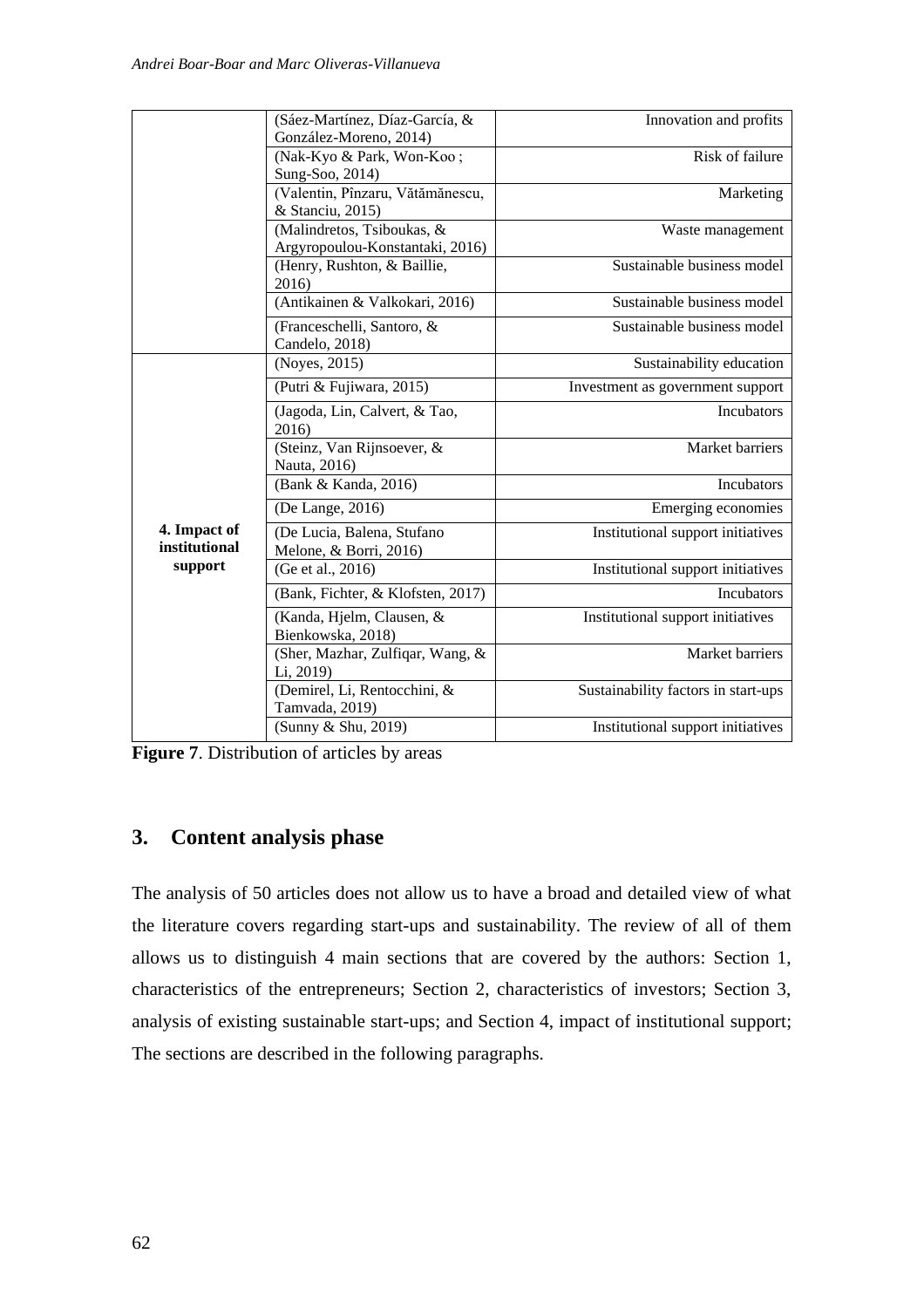#### *3.1. Characteristics of entrepreneurs*

(Schick et al., 2002) compare the creation process of conventional start-ups with that of star-ups focused on sustainability and conclude that the fundamental factor that differentiates them is the attitude of the entrepreneur.

(Dicohon et al., 2008) analyse the success factors of a random sample of Canadian startups. The results indicate that a key factor for success is the capacity of financial management, which is closely associated with sustainability.

(Hockerts & Wüstenhagen, 2010) theorizes on how entrepreneurs opt for sustainability, taking into account that roles in the case of small or large companies are different. The results indicate that entrepreneurs are strongly committed to sustainability because they are small, but once they grow, they are pressured by factors such as cost and quality and reduce their commitment to sustainability.

(Rodgers, 2010) analyses the behavior of sustainable entrepreneurs and opens the door to future research. The preliminary results of his research indicate that entrepreneurs have a strong appreciation for sustainability, and although they seek other objectives such as financial objectives, sustainability is a fundamental pillar.

(Lourenço et al., 2013) seek relationships between sustainability education and the skills of 257 sustainable entrepreneurs using a survey. The results indicate a solid relationship between the knowledge learned and the intentions of the entrepreneurs to exploit them in their favour.

(Javier Maqueda Lafuente et al., 2013) conducted a survey of Spanish start-ups between 2006 and 2010 to examine their success factors. The results indicate that these factors are the need for financing, marketing, innovation, efforts in internationalization and sustainability.

(Kirkwood & Walton, 2014) investigate how sustainable entrepreneurs manage their business taking into account the environment. They contacted 350 New Zealand entrepreneurs in 2011 to participate in a survey, of which 84 answered. The results indicate that this category of entrepreneurs prioritizes the environment to the benefits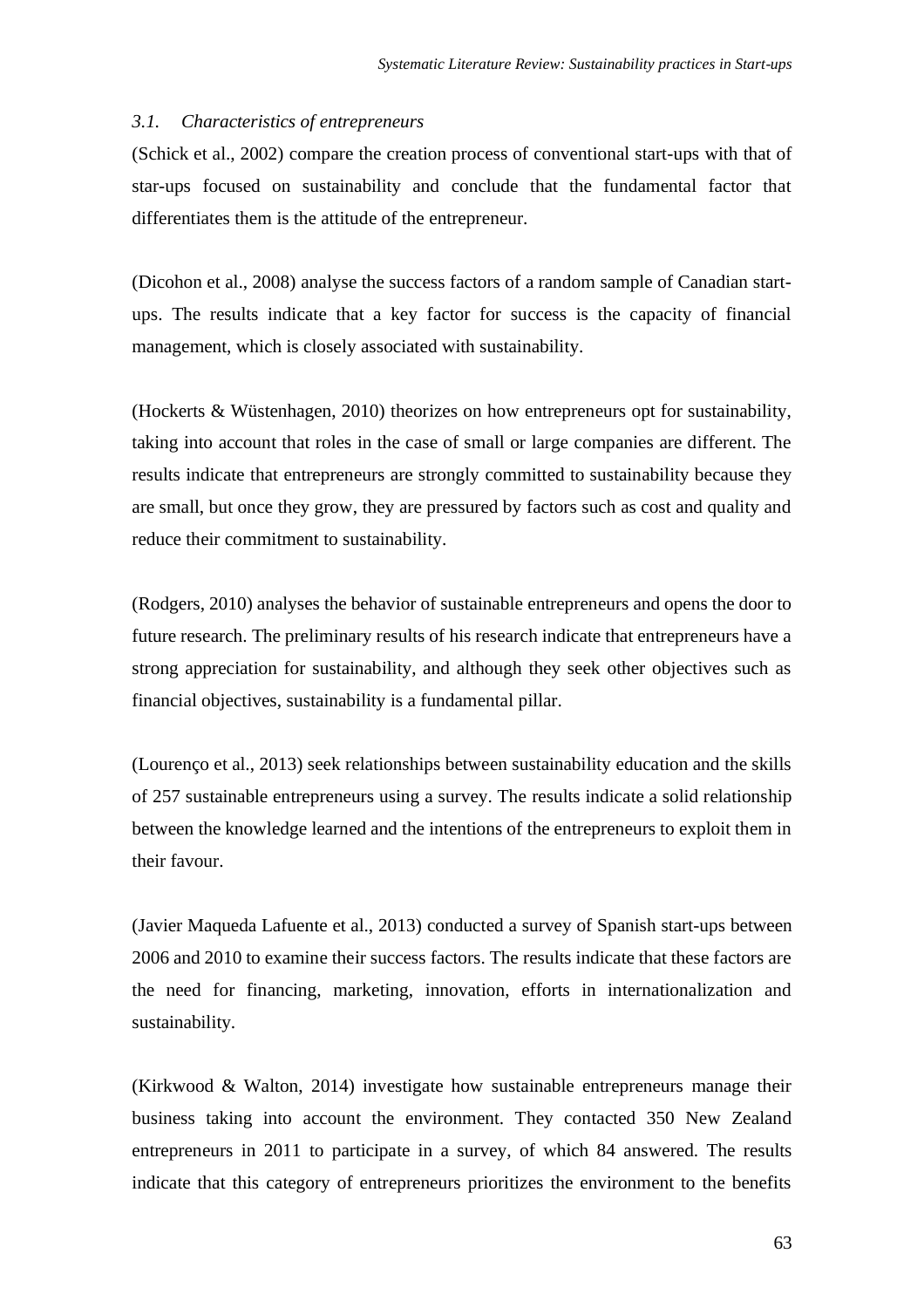whenever possible; in addition, they try to leave the minimum possible footprint on the planet. They seek a win-win scenario for the economy and the planet.

(Galpin & Hebard, 2015) compares the entrepreneurs' ideas of sustainability with the practices they carry out in the company through information extracted from the questionnaires. The results indicate that entrepreneurs value the idea of sustainability but rarely utilize it in their business activity.

(Ruiz-Ruano & Puga, 2016) perform an empirical study with 2,671 people distributed among teaching and research staff to learn characteristics related to entrepreneurship and sustainability. The results support the hypothesis that sustainability is associated with the desirability of creating a sustainable company.

(Majid & Yaqun, 2016) conducted an interview with 50 entrepreneurs specializing in the sustainable market. The results indicate that the key factor for becoming a sustainable entrepreneur is responsibility for the environment.

(Piccarozzi et al., 2017) analyses Italian start-ups based on whether the start-ups comply with social, economic or environmental sustainability aspects of the Italian Government Social Impact Assessment Document. Fifty-four of the 61 start-ups analysed meet at least one sustainability requirement.

(Villa Todeschini et al., 2017) investigate new business models in the fashion industry that have sustainability as their main characteristic. They find differences within start-ups and traditional companies in the application of new sustainable business models due to their rigidity, the use of technology and the essence of sustainability.

(Reynolds et al., 2018) performs an analysis of 10 sustainable entrepreneurs regarding how prior knowledge, sustainability orientation and sustainability intent have affected them. It does not seem that the first 2 factors are relevant, but sustainability intent explains their motivation.

(St-Jean & Labelle, 2018) studies the factors under which people decide to become sustainable entrepreneurs based on a sample of 197 college students who want to be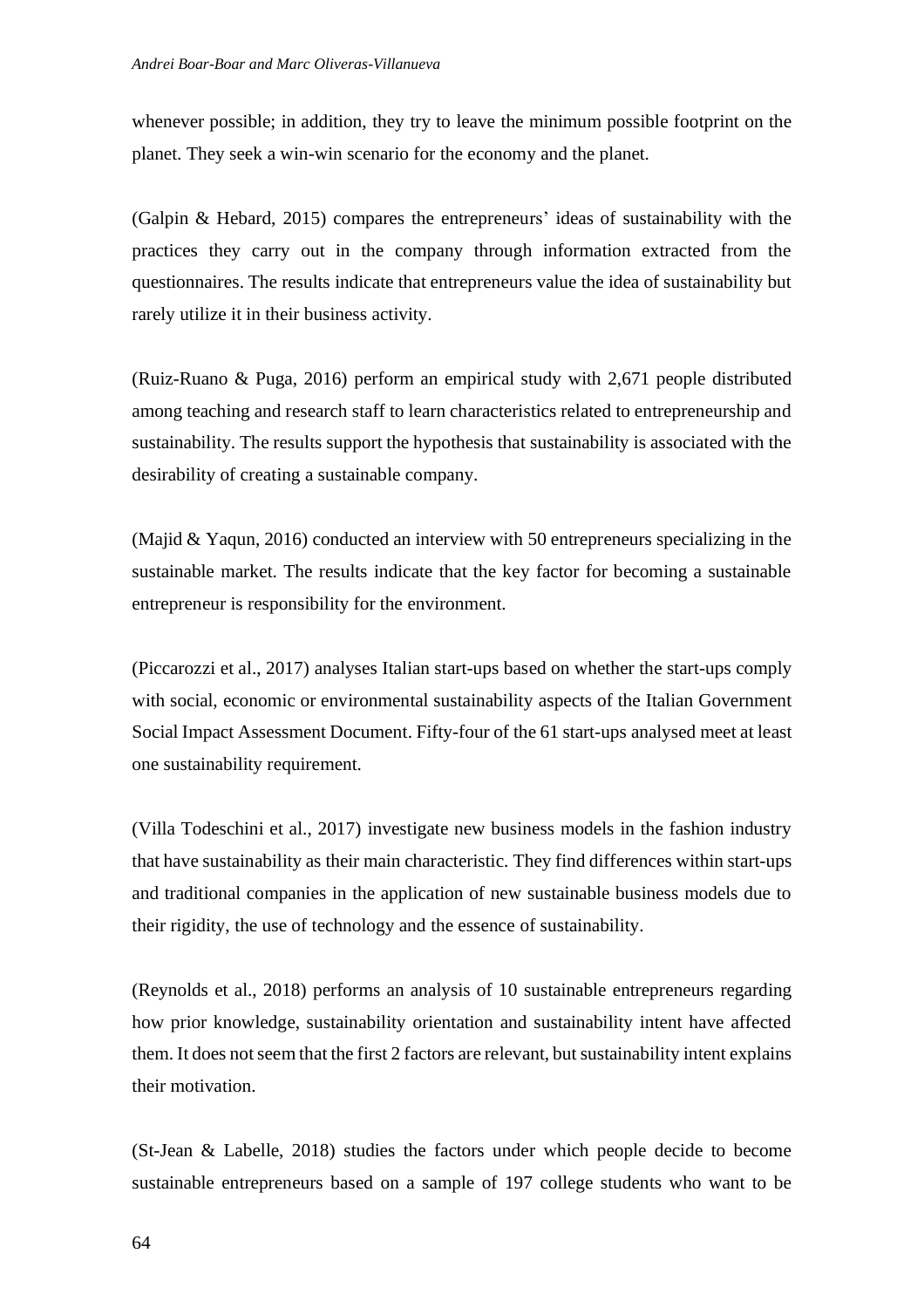entrepreneurs. The results indicate that sustainable orientation has a negative impact on individuals' entrepreneurship.

(Nejabat et al., n.d.) seek the conditions for ecological start-ups or spin-off companies to innovate renewable energy products with rapid market access. The analysis is performed on a sample of 37 spin-offs and 4 start-ups. The key factors are the attitude of entrepreneurs and access to investment.

(Zeng, 2018) identifies, through the use of big data, the 5 success factors of green and sustainable entrepreneurship. The results indicate that the key factors are ecological actions, collective spirit, challenge and learning, crowd funding and greater benefits than traditional start-ups.

(Szumniak-Samolej, 2018) conducted, between July and September 2015, random interviews with sustainable Polish entrepreneurs. This study seeks to identify, describe and compare the basic hypotheses and the most important elements that characterize them as sustainable business models.

(Dickel et al., 2018) find a relationship between whether companies have an external or internal environmental orientation and the networking they carry out. From a sample of 248 technology start-ups, the study concludes that companies with a strong external environmental component have greater contact networks. In contrast, an internal component is related to a smaller network.

(Zolfaghari Ejlal Manesh & Rialp-Criado, 2019) investigate the sustainability and internationalization of entrepreneurs through 6 Spanish start-ups competing in the renewable energy industry seeking rapid internationalization. The results indicate that sustainability and making the planet a better place to live are the entrepreneurs' psychological factors for internationalization.

(Ball & Kittler, 2019) analyse the intentions of environmental entrepreneurs on the importance and effectiveness of measures to support development in start-ups in the UK, France and Germany. They believe that these mechanisms are essential to adopt ecological innovations and improve the market for green start-ups.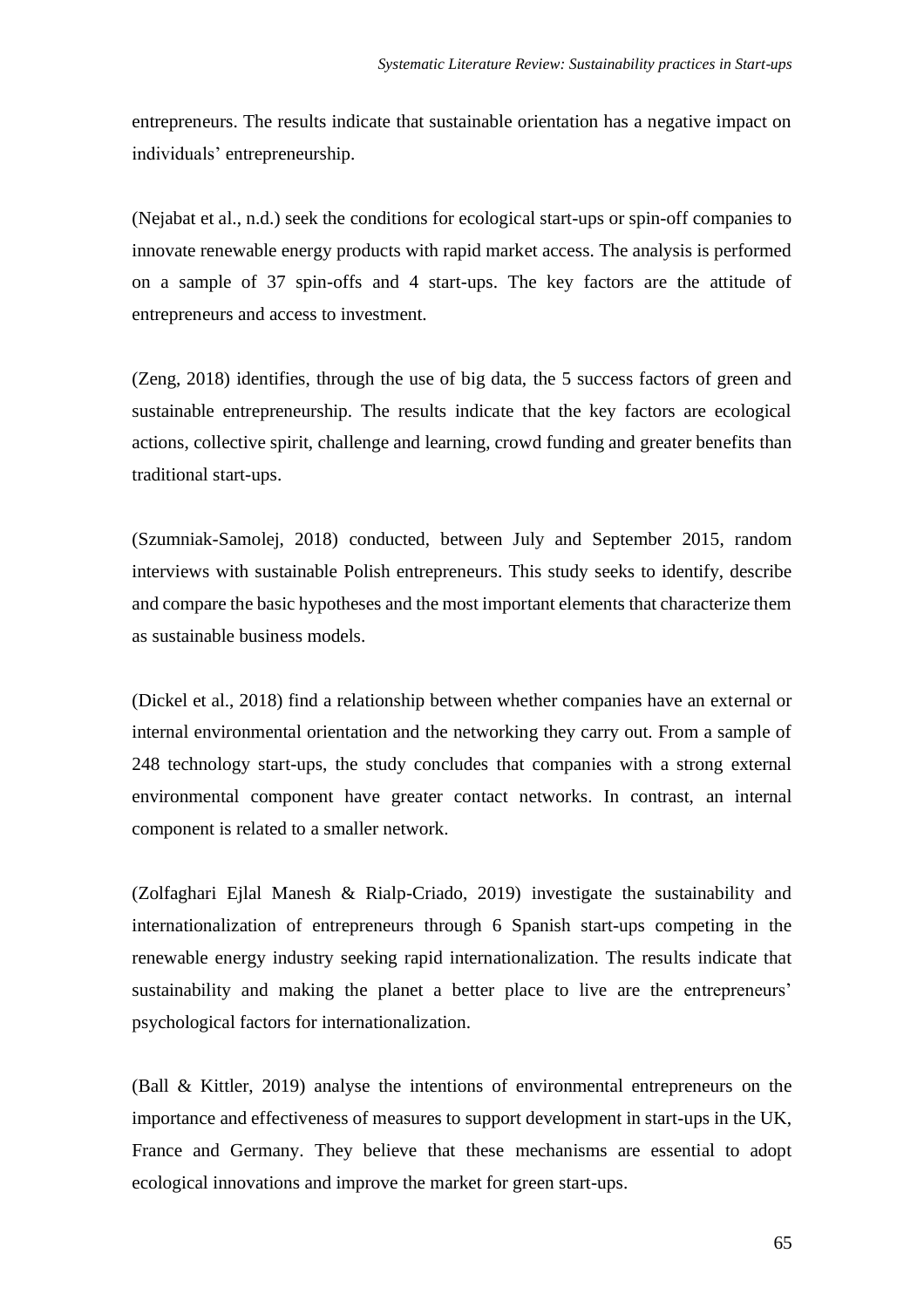The content analysed in this section shows that the main characteristic of entrepreneurs to create sustainable start-ups is their commitment to the environment, which usually originates from education; however, there is some contradiction in the literature regarding the origin. In any case, this commitment is very firm when the company is in the start-up phase, but as it grows, this idea is increasingly abandoned, to the point that it is not seen in the operations of the company once the company is large. Having a sustainable idea and creating public impact with it allows you to create a broad network of contacts; however, if this idea is not made public, it has no effect. The literature does not provide much evidence that, in addition to the ideas of its entrepreneur, another key factor for a start-up is the need for financing for growth. Section 4 analyses the characteristics of sustainable investors.

All these results show that the market is not yet sufficiently prepared for the adoption of sustainability in businesses. It is necessary to continue investigating what would be needed in the market so that these companies could grow while maintaining the idea of sustainability as a basis.

#### *3.2. Characteristics of investors*

(Randjelovic et al., 2003) analyse the investment funds that are beginning to specialize in sustainable entrepreneurship. In addition, they also describe the characteristics of the sector and the processes that are carried out. Finally, the authors describe the problems encountered by investment funds and entrepreneurs.

(Eyo, 2014) analyses the biotechnology start-ups that were created in Japan in the 1990s, when the government introduced incentives for these companies. Although the number of start-ups multiplied 5-fold, the vast majority have not managed to develop as large companies. The main cause is the lack of a sustainable investment system.

(Bocken, 2015) analyses how investment funds can contribute to the sustainable development of companies, studying their functions, motivations, obstacles and reasons for success. The results indicate that the failure factors are a lack of investors specializing in sustainability and a short-term mentality; success factors include an innovative business model in addition to collaborations. Sustainable investors can help business models succeed, co-invest in reducing risk and maintain balance in business and environmental development.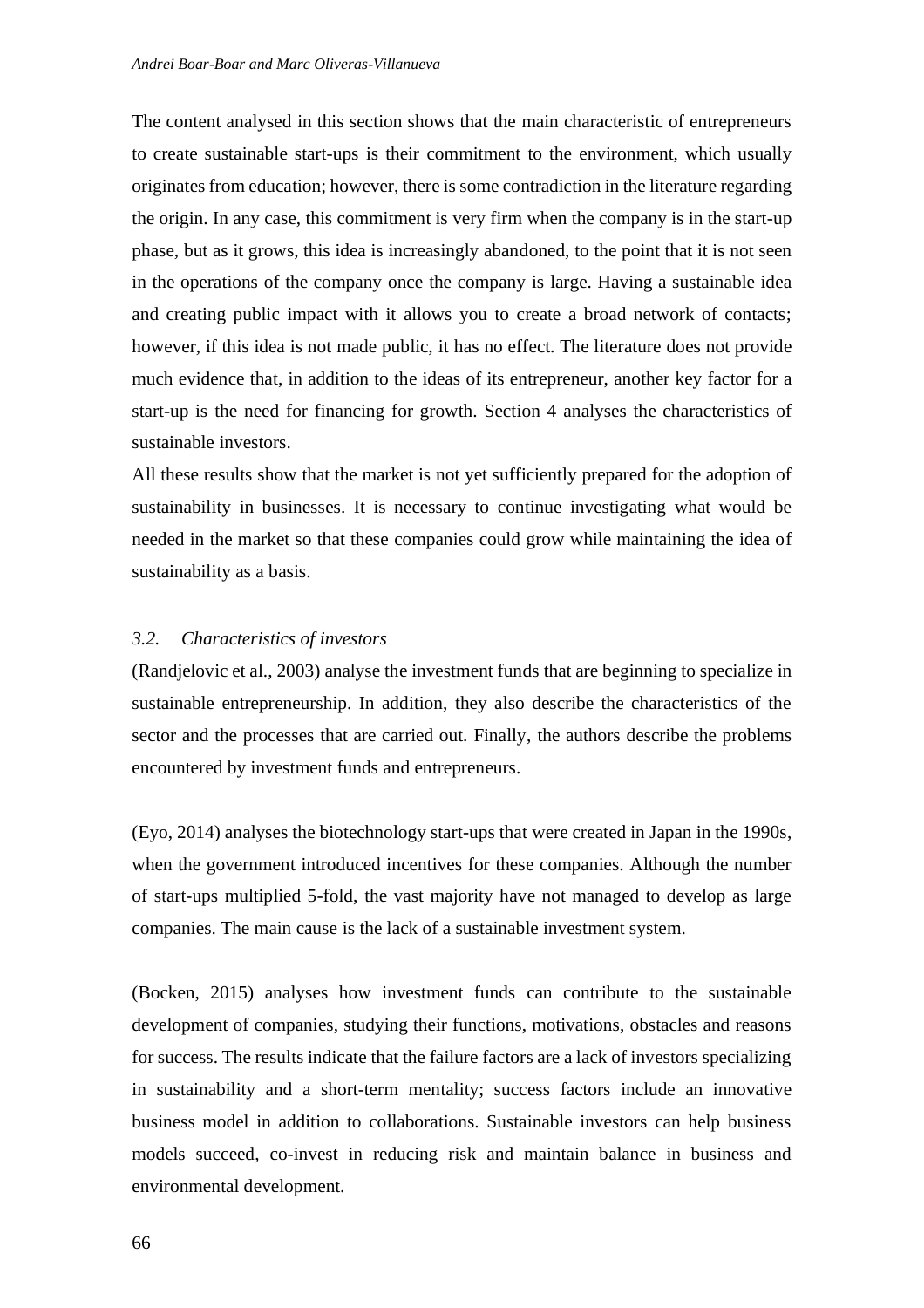(Bergset et al., 2015) indicates that green start-ups have even more difficulties than do traditional start-ups in accessing financing because their sole objective is not to obtain benefits. This fact drives investors away.

(De Lange, 2017) analyses 300 start-ups in 30 different cities to determine whether sustainability in start-ups is rewarded by investors. The results indicate that investors avoid companies that are committed to environmental sustainability.

(Hasani et al., 2017) investigate the use of social customer relationship management (SCRM) in start-ups and seek to determine whether it is a factor of success or failure. The results that affect sustainability indicate that factors such as investment, crowd funding, government support and the support of business angels positively affect the decision to use SCRM.

(Bergset, 2018) indicates that start-ups that contribute to sustainability are sceptical of investment by third parties that have a different view of the business. In the case of investment, business angels request a lower return due to the special motivation of the founders.

The content analysed in this section defines the characteristics of investors who bet on sustainable start-ups. There is no doubt that investment is key for the development and growth of a start-up, as shown by the failure in Japan. Even so, in this sector, there seems to be great scepticism, both from the companies and the investors. The results indicate that traditional investors are opposed to investing in sustainable start-ups, as they are focused on short-term performance, which also makes it difficult for start-ups to seek financing because they have a business idea very different from the investors.

It seems that the only way to link supply with demand for financing is with the emergence of investors specializing in sustainable development, who also require a lower return on investment due to their strong commitment to the environment, in addition to being able to help reduce risk and maintain the balance between business development and the environment.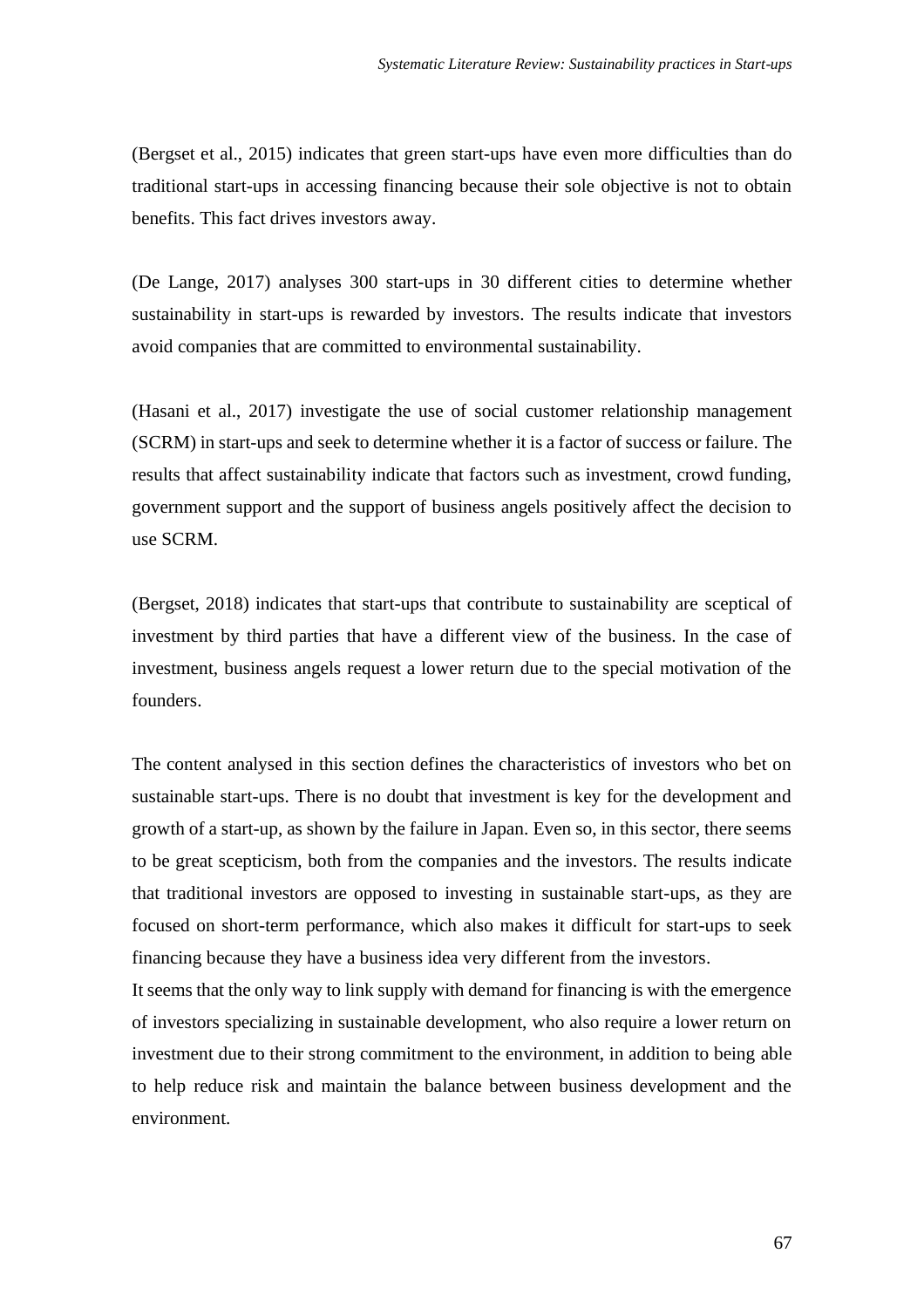### *3.3. Analysis of existing sustainable start-ups*

(Clarke‐Sather et al., 2011) create indicators of the sustainability of a start-up, Ecologic Designs, that is responsible for recycling materials to make bags and accessories. Subsequently, they compare those indicators with a system of external indicators and allow management to choose which method is optimal. The results indicate that the company decided to use their created indicators system.

(Bocken et al., 2014) studied different business models to create one that can be applied to sustainability. The idea is to create models that can be explained in a simple way to accelerate sustainable business models. The relevant items to achieve this are energy efficiency, the creation of value from waste, introducing renewable processes and promoting self-sufficiency, among others.

(Sáez-Martínez et al., 2014) conducted a survey of 1,337 companies with a lifetime of less than 10 years seeking information on innovation and corporate profits. The results indicate that the environmental innovation of companies helps improve their profits.

(Nak-Kyo & Park, Won-Koo ; Sung-Soo, 2014) analyse the risk of the renewable energy start-ups sector with the implementation of the Altman Z-test. They collected information from 121 companies between 2006 and 2011. The results indicate that 38% of the companies are in the high-risk zone and that start-ups in the wind power sector are more prone to bankruptcy than those in the high-risk solar energy sector.

(Valentin et al., 2015) conduct an analysis of 104 start-ups in Romania on the correlation between sustainable entrepreneurship and the type of marketing they use described in "Contemporary Marketing Practices". The results indicate that start-ups that use a defined model are not more oriented towards sustainable development.

(Malindretos et al., 2016) presents a start-up in collaboration with the University of Athens that is responsible for the management of waste from wine on the island of Crete, transforming the challenges into opportunities to improve the efficiency of products and waste. The objective of the study is to facilitate the transformation of this industry towards a sustainable industry.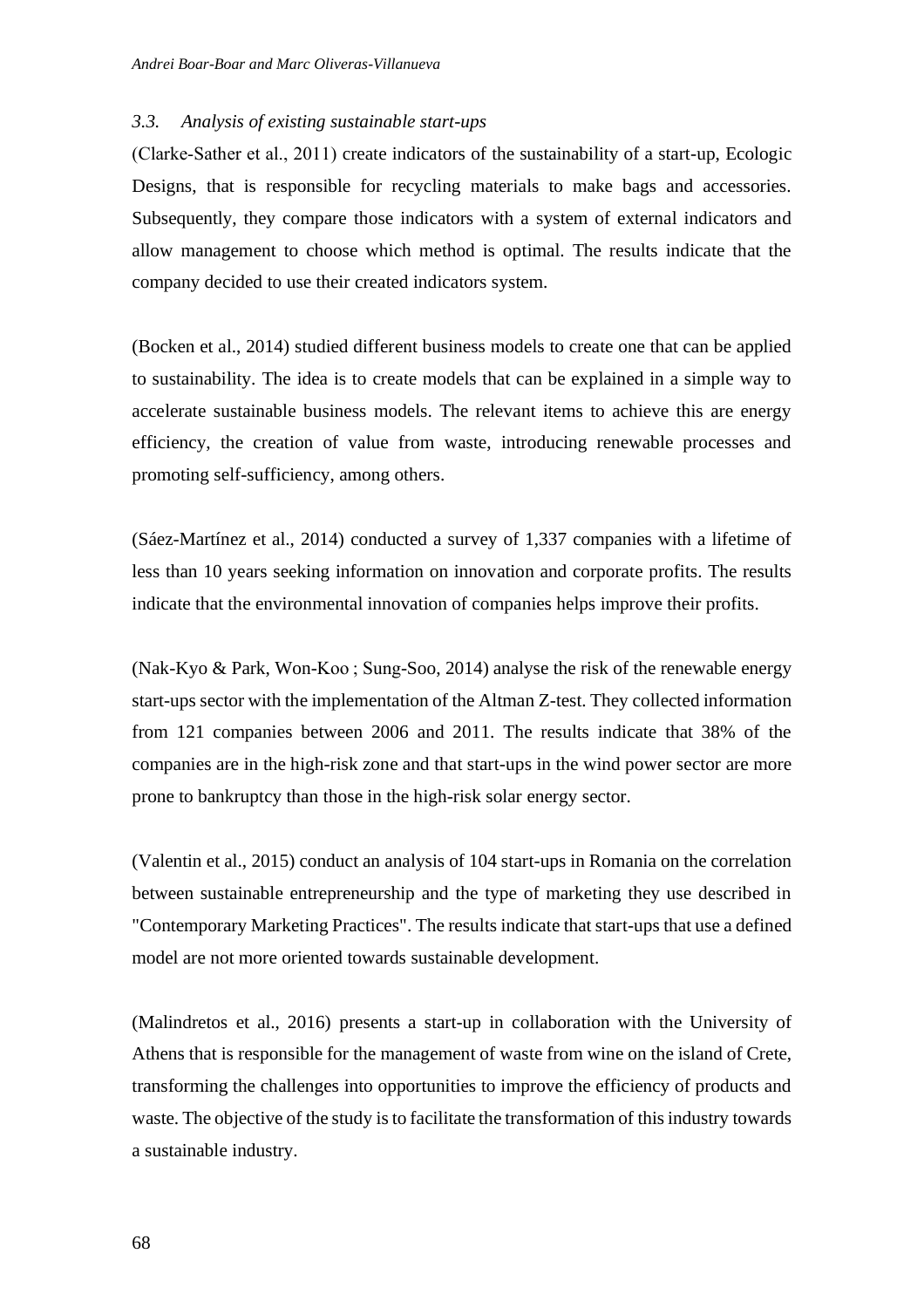(Antikainen & Valkokari, 2016) describe innovation in business models taking into account the circular economy, using a case study of a start-up. The conclusions reached are that the innovation framework should be tested in different companies and industries and that this framework has to be constantly evolving.

(Henry et al., 2016) investigates how start-ups in the agricultural and veterinary world can ensure that the services they offer their customers are viable and sustainable. The results indicate that for the model to be sustainable, it is necessary for veterinary companies to be prepared to change with their clients, develop collaboration agreements and create joint market strategies.

(Franceschelli et al., 2018) study the application of a sustainable innovation model in an Italian start-up based on the use of ICT and sustainable materials that allow a lower impact on electricity consumption and CO<sub>2</sub> emissions.

The content analysed in this section shows that sustainable start-ups are based on the reduction in electricity consumption, the emission of CO2, the reduction in waste and the introduction of sustainable processes in the daily activities of start-ups. The classical models of business management, such as indicators or traditional marketing, are not applicable to sustainable start-ups, which, with their own characteristics, must create their own models of management and control. In addition, not only should companies change but customers and large companies with which they conduct business should also change, adapting to the products of the start-ups and their sustainable orientation.

This highlights the need for the creation of management models, indicators and special marketing for sustainable start-ups. This gap in knowledge allows future research in this field.

### *3.4. Impact of institutional support*

(Noyes, 2015) detail the process of how a team of entrepreneurs and engineering students has been able to create a social investment fund to invest in Ghana. They also indicate that institutions should educate innovators in sustainable entrepreneurship.

(Putri & Fujiwara, 2015) analyse the viability of a biological park in Indonesia specializing in agriculture and sustainable fisheries. The results indicate that if the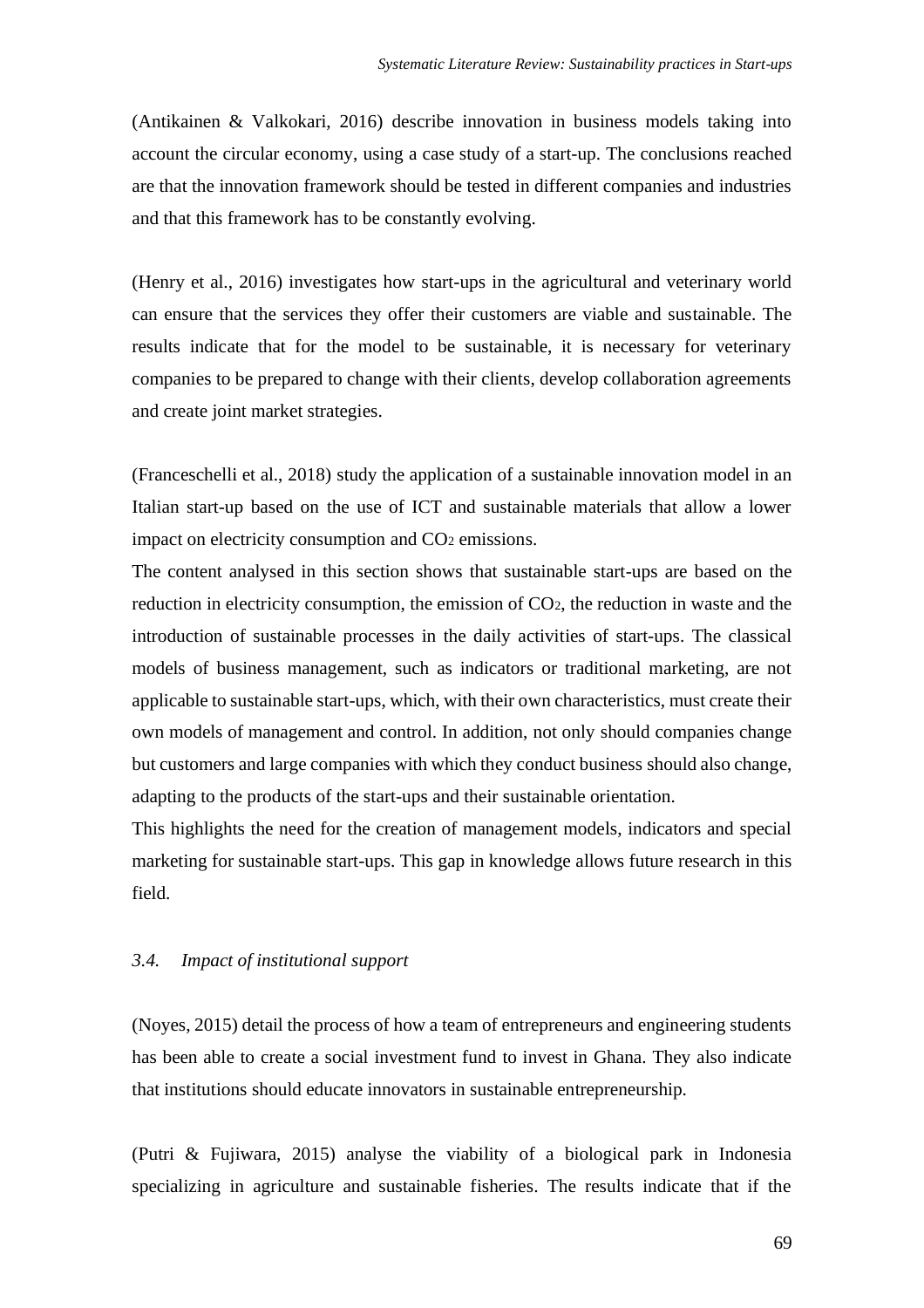Indonesian government wants to encourage the appearance of start-ups in this park, it must invest in them.

(Jagoda et al., 2016) examine the use of and satisfaction regarding venture support agencies by small and medium enterprises in 14 communities in Canada. The results indicate that while many owners identified the need for their use for training and financing, others were dissatisfied, making the viability of risk and growth difficult.

(Steinz et al., 2016) explain the barriers that cleantech start-ups have for entering the Chinese market, caused mainly by Chinese regulations and the differences between the Chinese and Western mentality. Companies that want to access China, according to the authors, should be prepared, be flexible, listen to local specialists and collaborate with high reputation companies in the territory.

(Bank & Kanda, 2016) conduct empirical research on 3 start-up incubators in Sweden, Finland and Germany. The incubators studied aim to recruit and develop start-ups oriented towards sustainability, but they need a critical mass of companies to make it a reality.

(De Lange, 2017) develops a theory about the legitimacy of companies in the context of new clean technology start-ups that seek to develop in emerging economies with institutional gaps.

(De Lucia et al., 2016) evaluates the public initiative "Active Ingredients" in southern Italy to support entrepreneurs and investigates the relationship between creativity and sustainability between supply and demand. The results indicate that there is a latent relationship between creativity and sustainability in business initiatives: the potential propensity of decision makers to support sustainable entrepreneurs and the limited influence of creativity and sustainability proposals during the process.

(Ge et al., 2016) analyses, using a survey, 235 ecological start-ups in China. The empirical results indicate that ecological start-ups have sustainable behaviors that allow them to differentiate themselves from their competitors and obtain a reduction in gas emissions,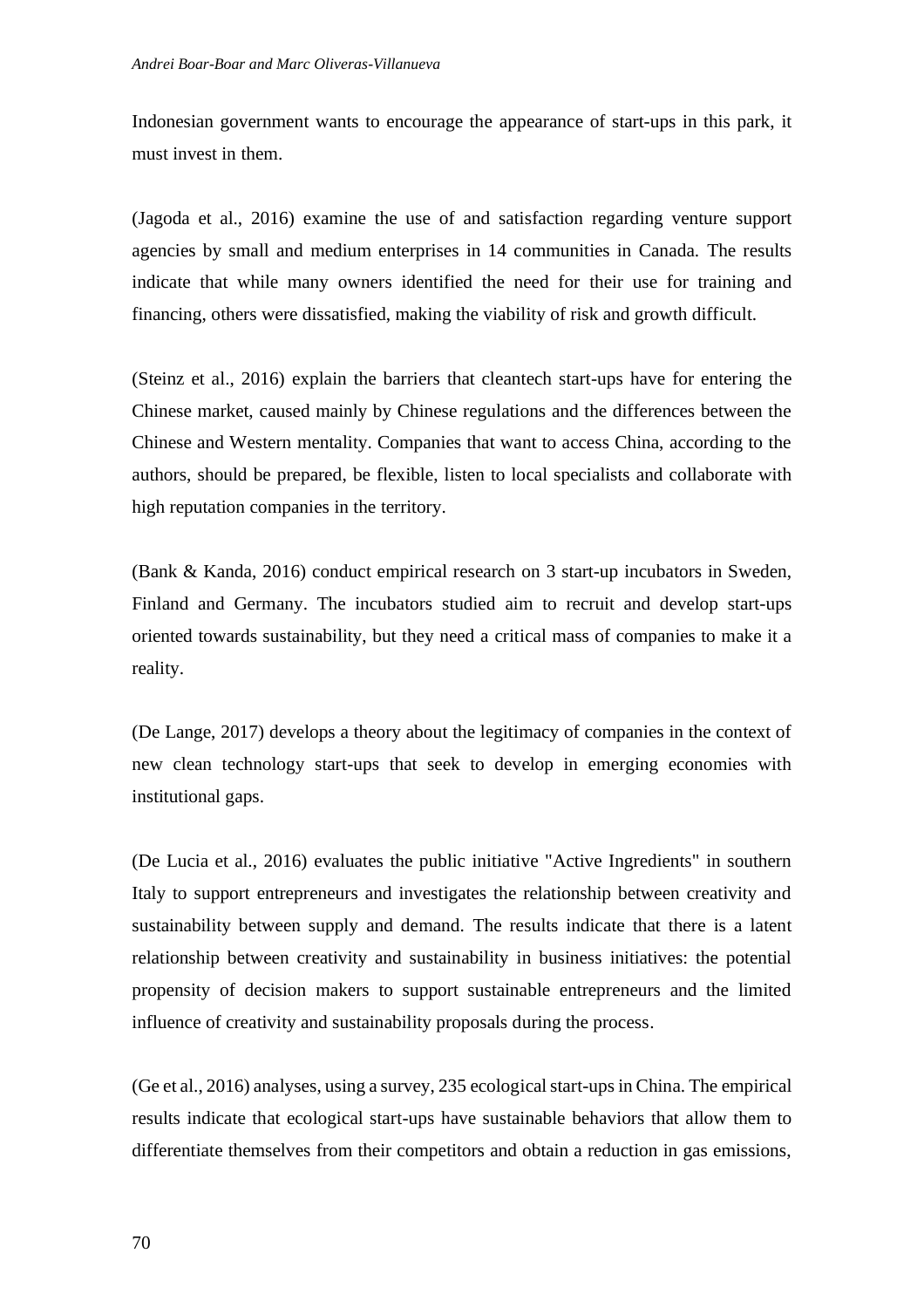energy costs and accident risks. A determining factor to take into account is institutional pressure to follow ecological pathways.

(Bank et al., 2017) study the case of Green Garage Berlin, an incubator for sustainable start-ups, and the process of selecting companies. Regional and intra-regional cooperation in addition to the planning and structuring of application requirements are key to ensuring occupation of the sustainable incubator.

(Kanda et al., 2018) investigate the external help that sustainable entrepreneurs have to receive by conducting interviews with intermediaries in Sweden and Germany. The companies analysed work to demonstrate environmental benefits through the creation of pilot tests and the dissemination of information and brands.

(Antarciuc et al., 2018) identify the characteristics of sustainable investment funds in Saudi Arabia. The factors that cause the emergence of such funds are national regulation, international regulations for sustainable investments, commitment to sustainability and their perception of the need for business models.

(Sher et al., 2019) identify the barriers that exist in ecological entrepreneurship in agriculture in Pakistan. After identifying 34 barriers and classifying them into 6 majority groups, they conclude that the 2 main barriers are the development of the economy and the residual role of the government in this area.

(Demirel et al., 2019) conduct a review of the literature on sustainable start-ups and present a research agenda in the sector. The review takes into account factors such as the life cycle of the industry, knowledge, the support of institutions, the possibility of accessing external financing and the behavior of sustainable start-ups.

(Sunny & Shu, 2019) study how institutional factors such as local entrepreneurship and climate innovation affect the creation of businesses in the U.S. The study shows how social norms related to climate change affect the creation of businesses because they add legitimacy to sectors such as clean energy.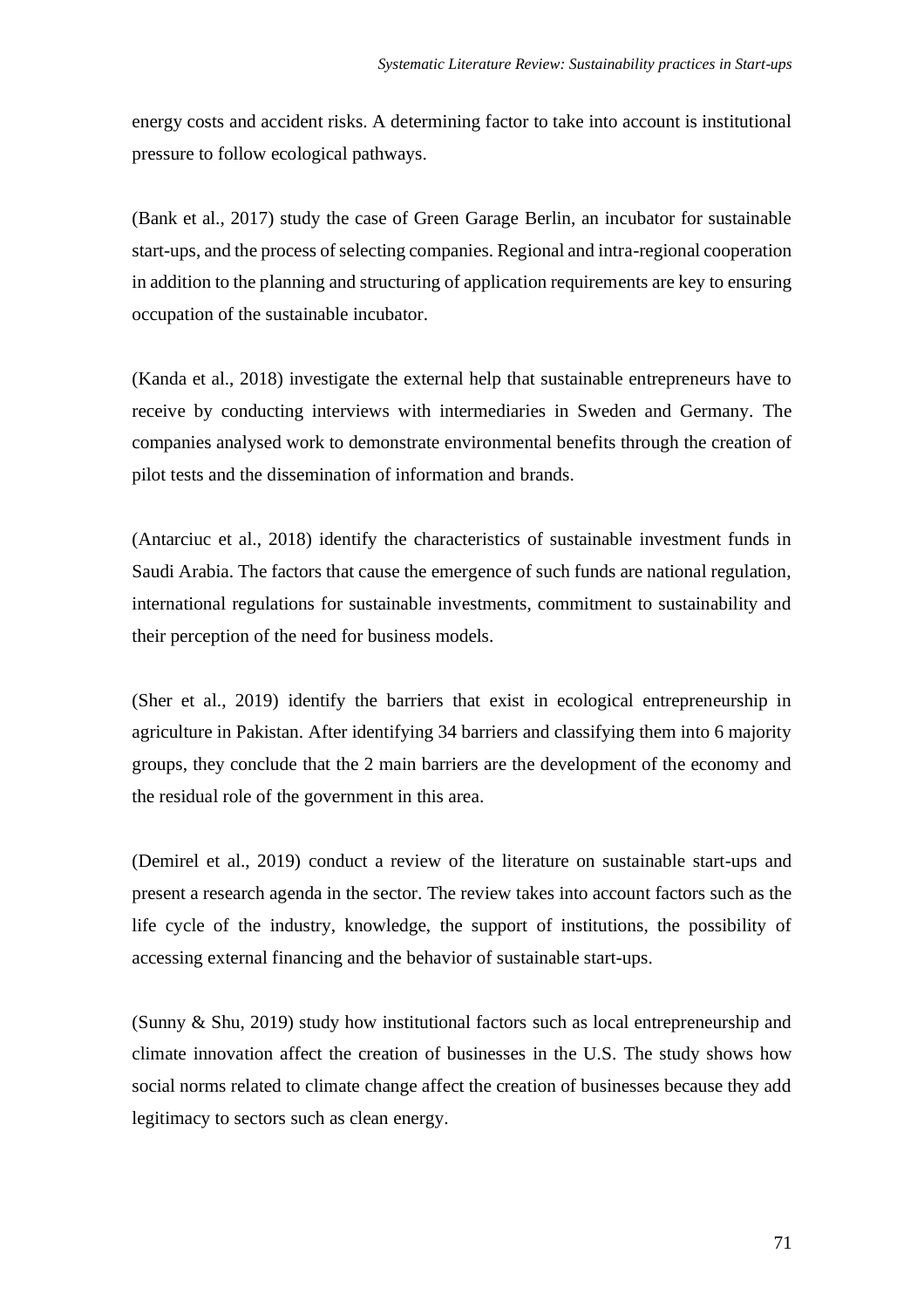The content analysed in this section highlights the importance of the support of institutions and incubators in the development of start-ups and even more in the sustainability sector. Institutions should support the training of entrepreneurs with a sustainable point of view and, in addition, should support the creation of start-ups with actions such as facilitating financing. Also key is the development of the economy to improve the evolution of start-ups and the change in mentality in society, making the world more aware of the environment, which also influences the institutions that press for the creation of sustainable start-ups.

Notably, support agencies for start-ups or incubators where there is cooperation between territories and planning regarding the number of companies are keys to success because there must be a critical mass of companies.

All these results show that the key conditions for the development of sustainable startups are social awareness and institutional support. Governments should take positions on this issue and apply development policies, not only in this sector but in all areas of entrepreneurship.

### **4. Conclusions**

The objective of this article is to conduct a systematic review of the literature on the subject of sustainability in start-ups, which will allow identifying key aspects already studied and will allow identifying missing aspects, opening the door to a research agenda to improve the existent literature.

In relation to the review carried out, this article aims to identify the characteristics of entrepreneurs and investors who are committed to sustainable start-ups, whether institutional support has an effect on the sector or not and, finally, to analyse the impact that existing start-ups have had on the economy.

The descriptive analysis of the articles allows us to have a global view of the literature review. The number of articles written on the subject has grown over the years. At the beginning of the 1990s, the issue was seldom addressed; in the period from 2015 to 2019, however, there was a large number of articles on this subject due to the proliferation of start-ups and sustainability awareness in society. The vast majority of articles use qualitative methods, with few using quantitative, conceptual or mixed methods.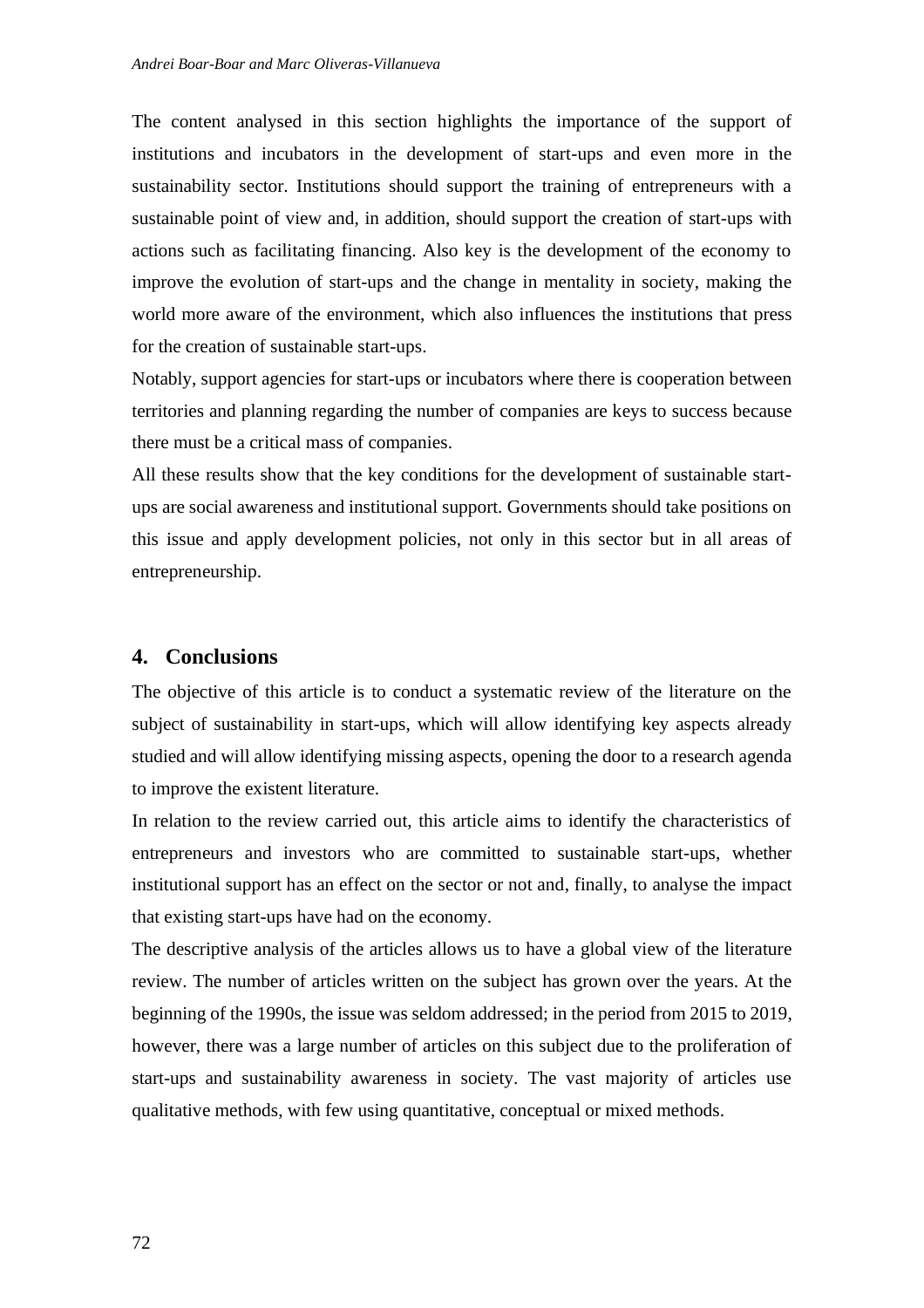The content of the articles analysed in the systematic review of the literature has allowed us to obtain the main areas covered by the researchers and has allowed us to identify the main gaps in knowledge for each topic.

In relation to the first area, the characteristics of entrepreneurs, the literature shows that the key factor for creating a sustainable start-up is the social awareness of the entrepreneur. This sustainable idea evolves as the company increases in size, going from being very strong at the beginning to being practically residual once the company is large. From the social point of view, the adoption of sustainability and its publicity allows an increase in the network of contacts and an acceleration in growth; in contrast, maintaining sustainability only internally has no impact on growth. It seems that education in sustainability is a factor to consider in order to find a sustainable entrepreneur, but the literature contradicts this element. Taking into account the above, 2 questions can be formed for future research:

*RQ1: What are the social, economic and political factors that would allow the maintenance of sustainability in large companies?*

*RQ2: Is education on sustainability an essential factor for developing a sustainable start-up?*

In relation to the second area, the characteristics of investors who bet on sustainable startups, the literature indicates that there has been an evolution in the market. Until 2017, traditional investors and sustainable start-ups approached each other with scepticism in this sector; investors avoided the environmental sector in favour of short-term economic benefits, and start-ups avoided traditional investors because they had different business visions. Since then, the literature indicates that sustainable investors, specialized in this type of start-up that strongly bet on them and seek a lower return due to their care for the environment, have become prominent. These investors have short-term goals, and for this reason, it is worth studying them more deeply in future articles to answer the following questions:

*RQ3: What are the different characteristics of sustainable investors compared to traditional investors?*

*Q4: Are the long-term results of sustainable investors lower, equal or higher than those of traditional investors?*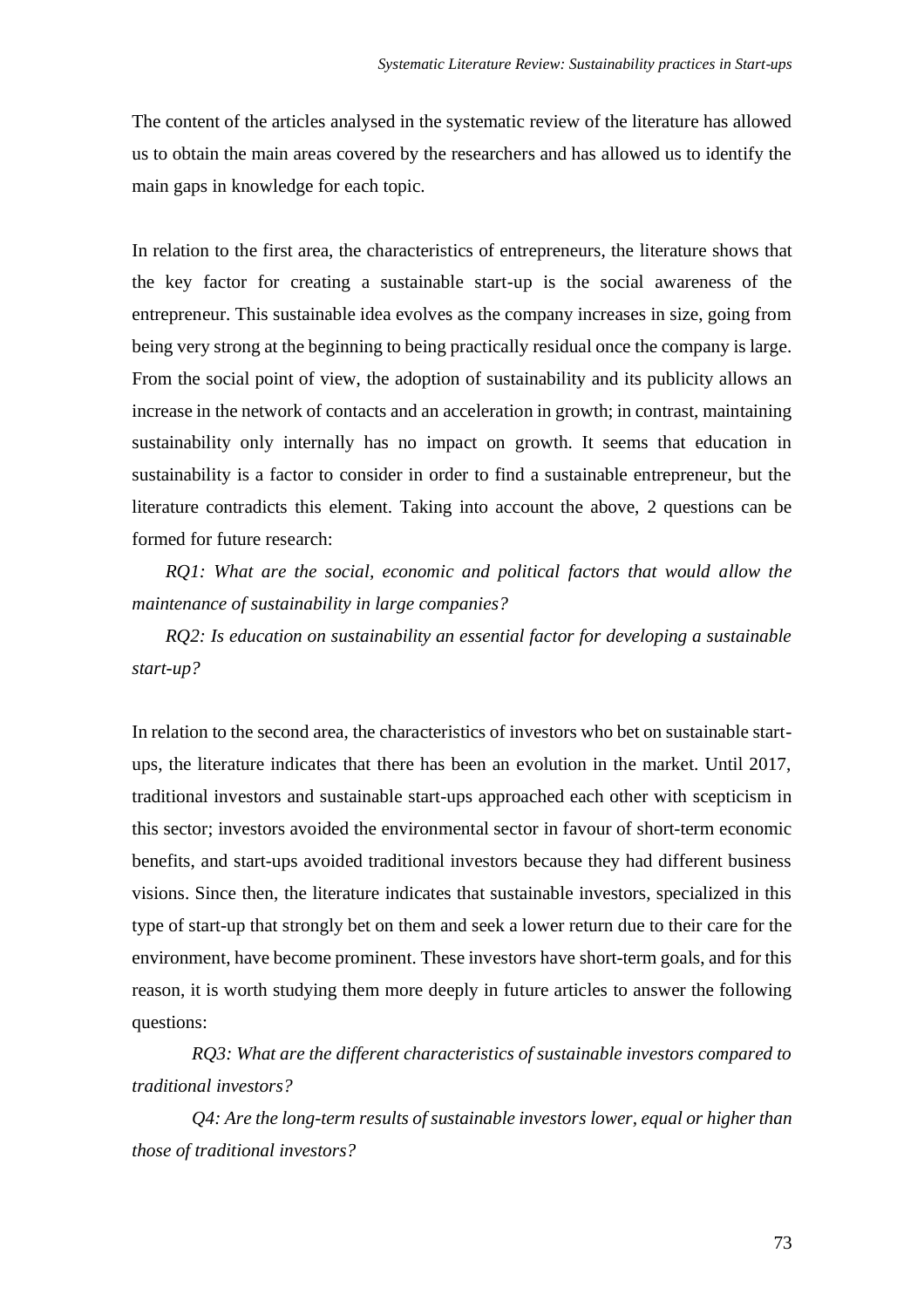In relation to the third area, the analysis of the existing sustainable start-ups shows that companies specializing in sustainability have had a positive impact on the planet because they have allowed a reduction in electricity consumption and polluting gases, have improved waste management and have introduced sustainable processes in their daily activities. Customers and large companies must adapt to sustainable products and accept them in the market; marketing is essential to achieve this purpose, but traditional marketing is not efficient in this sector. In relation to management, the usual management and control models cannot be used in sustainable start-ups, which have their own characteristics. Research in this field is very limited, and for this reason, topics have been detected for future research:

*RQ5: What different characteristics should a management and control model have in sustainable start-ups compared to traditional companies?*

*RQ6: What elements should guide the marketing strategy of a sustainable company?*

Regarding the fourth area, the impact of institutional support, the literature shows that government support and change in society towards environmental awareness are key to the development and success of sustainable start-ups. Governments must provide resources for the creation of start-ups, and most importantly, they must facilitate business financing because this is the key fuel for start-up growth. Even so, it is also necessary for the economy itself to grow for new businesses to appear, a factor in which the government is also key. Another form of institutional support is through the incentive from incubators and accelerators, which can allow the development of start-ups because of the cooperation between them and the support of mentors. It seems quite clear that institutions should support start-ups, especially in this sector, where it seems that there is not enough literature and, above all, where there is no mention of public-private collaboration that works so well for the growth of companies. For this reason, questions can be asked for future research:

*RQ7: Do sustainable start-ups require the same needs as traditional start-ups when they are supported by institutions?*

*RQ8: Does institutional support have better results when capital is private, public or mixed?*

The research topics proposed above allow us to create an agenda and set guidelines for academics, start-ups and investors. Academics should take advantage of the topics found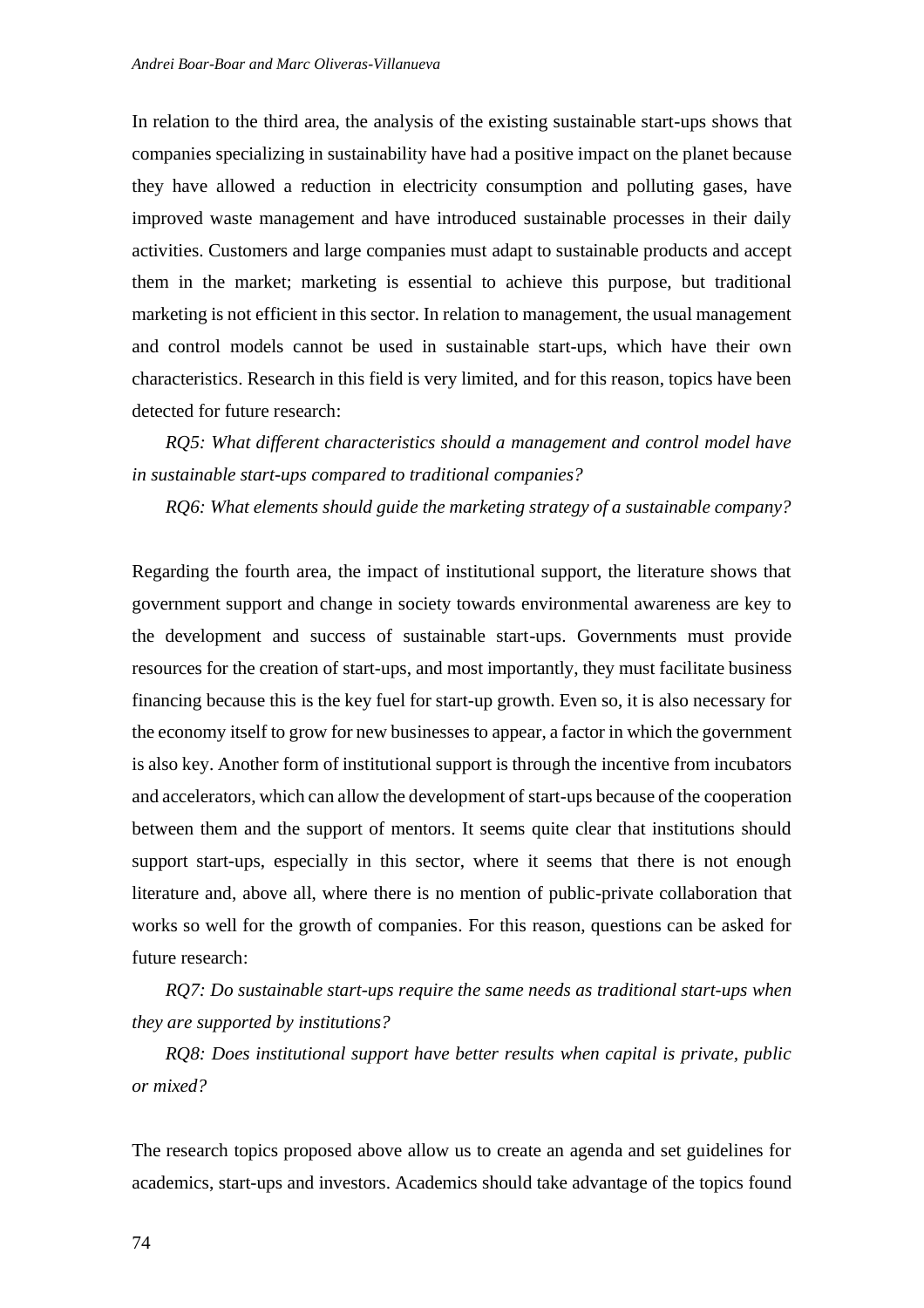to improve the existing literature on sustainability in start-ups, taking into account the speed with which the market evolves and its exponential growth. All the knowledge that is found can then be shared with the other agents of the ecosystem, marking the basis for the start-ups themselves to be able to develop and scale.

Start-ups can use the information extracted from the literature to apply the best processes for their development and should be key in the research carried out by academics. In this sense, they should be proactive and offer all the necessary information because they will be the ones that will mainly be able to satisfy their needs with the acquired knowledge. An important factor to analyse in the future is the benefit obtained by these sustainable start-ups and the comparison with traditional start-ups.

Investors and their capital are the necessary fuel for the scalability of any start-up. In the literature, it can be seen that a change in mentality is needed in reference to sustainability, and if traditional investors cannot do so, new agents should appear in the market. For them, it will be key to be able to determine if in the long term the results of sustainable investments are superior to the traditional investments because it could be the trigger for a change in trend in the market.

This article gives rise to future lines of research regarding the characteristics of investors and entrepreneurs who are committed to sustainable start-ups, on the need for sustainability to be a reality in large companies and in the different management models that should use sustainable start-ups compared to traditional start-ups.

Sustainable businesses will be the future. Researchers, entrepreneurs, investors and institutions must work together to grow businesses, obtain benefits and ensure the existence of future generations.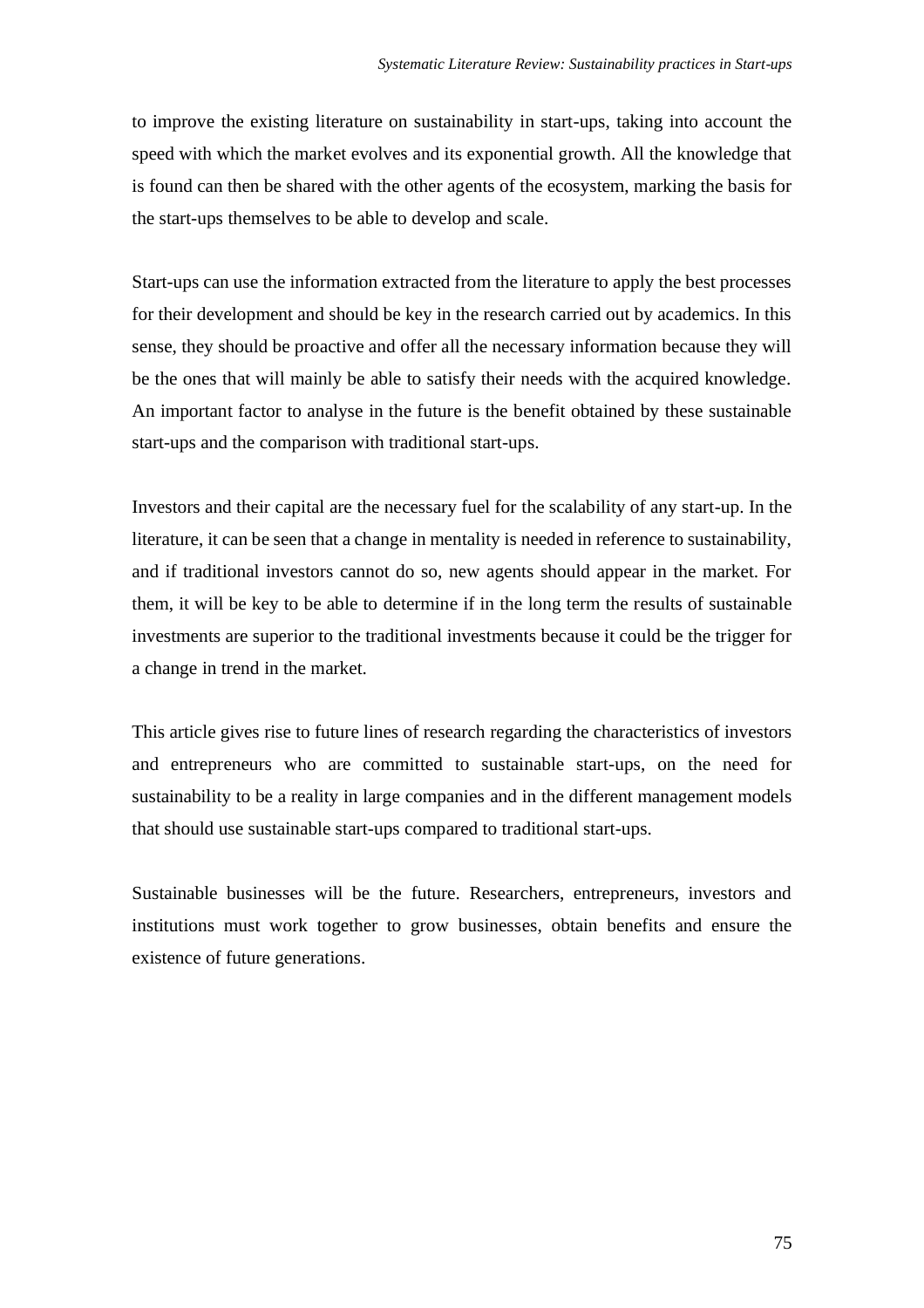## **5. References**

*Analysis of the Barcelona & Catalonia Startup Hub, 2018*. (2018). Retrieved from http://catalonia.com/.content/documents/Startups\_directory\_analysis\_2018.pdf

Antarciuc, E., Zhu, Q., Almarri, J., Zhao, S., Feng, Y., Agyemang, M., Agyemang, M. (2018). Sustainable Venture Capital Investments: An Enabler Investigation. *Sustainability*, *10*(4), 1204. https://doi.org/10.3390/su10041204

Antikainen, M., & Valkokari, K. (2016). Technology innovation management review. In *Technology Innovation Management Review* (Vol. 6). Retrieved from https://timreview.ca/article/1000

Ball, C., & Kittler, M. (2019). Removing environmental market failure through support mechanisms: insights from green start-ups in the British, French and German energy sectors. *Small Business Economics*, *52*(4), 831–844. https://doi.org/10.1007/s11187-017- 9937-8

Bank, N., Fichter, K., & Klofsten, M. (2017). Sustainability-profiled incubators and securing the inflow of tenants – The case of Green Garage Berlin. *Journal of Cleaner Production*, *157*, 76–83. https://doi.org/10.1016/J.JCLEPRO.2017.04.123

Bank, N., & Kanda, W. (2016). Tenant recruitment and support processes in sustainability-profiled business incubators. *Industry and Higher Education*, *30*(4), 267– 277. https://doi.org/10.1177/0950422216659567

Bergset, L. (2018). Green start-up finance – where do particular challenges lie? *International Journal of Entrepreneurial Behavior & Research*, *24*(2), 451–575. https://doi.org/10.1108/IJEBR-11-2015-0260

Bergset, L., Bergset, & Linda. (2015). The Rationality and Irrationality of Financing Green Start-Ups. *Administrative Sciences*, *5*(4), 260–285. https://doi.org/10.3390/admsci5040260

Blank, S. G. (Steven G., & Dorf, B. (2012). *The startup owner's manual : the step-bystep guide for building a great company*.

Bocken, N. M. P. (2015). Sustainable venture capital – catalyst for sustainable start-up success? *Journal of Cleaner Production*, *108*, 647–658. https://doi.org/10.1016/J.JCLEPRO.2015.05.079

Bocken, N. M. P., Short, S. W., Rana, P., & Evans, S. (2014). A literature and practice review to develop sustainable business model archetypes. *Journal of Cleaner Production*, *65*, 42–56. https://doi.org/10.1016/J.JCLEPRO.2013.11.039

Centobelli, P., Cerchione, R., & Esposito, E. (2017). Knowledge Management in Startups: Systematic Literature Review and Future Research Agenda. *Sustainability*, *9*(3), 361. https://doi.org/10.3390/su9030361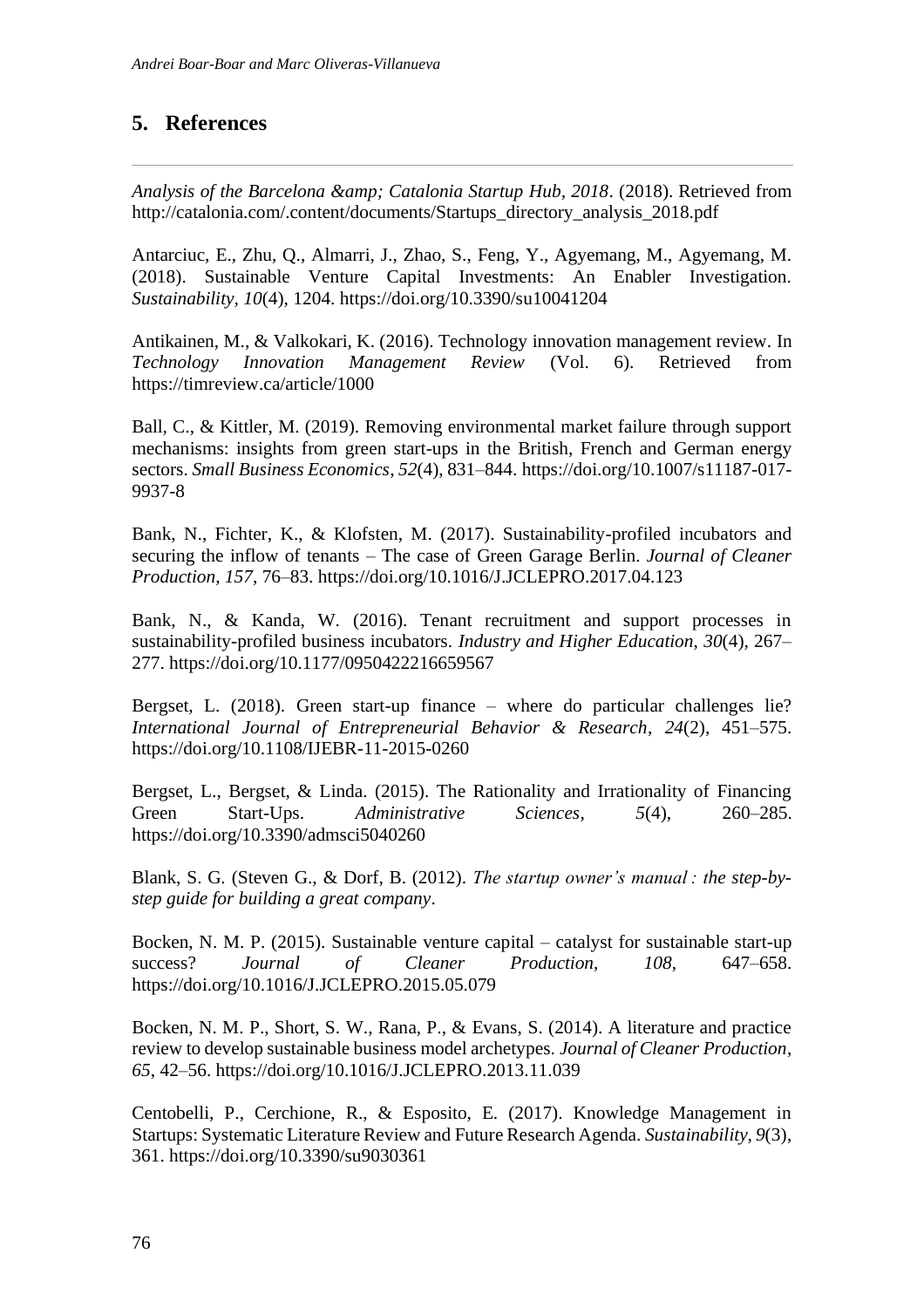Clarke‐Sather, A. R., Hutchins, M. J., Zhang, Q., Gershenson, J. K., & Sutherland, J. W. (2011). Development of social, environmental, and economic indicators for a small/medium enterprise. *International Journal of Accounting & Information Management*, *19*(3), 247–266. https://doi.org/10.1108/18347641111169250

de Lange, D. E. (2016). Legitimation Strategies for Clean Technology Entrepreneurs Facing Institutional Voids in Emerging Economies. *Journal of International Management*, *22*(4), 403–415. https://doi.org/10.1016/J.INTMAN.2016.06.002

De Lange, D. E. (2017). Start-up sustainability: An insurmountable cost or a life-giving investment? https://doi.org/10.1016/j.jclepro.2017.04.108

De Lucia, C., Balena, P., Stufano Melone, M. R., & Borri, D. (2016). Policy, entrepreneurship, creativity and sustainability: The case of 'Principi Attivi' ('Active Ingredients') in Apulia Region (southern Italy). *Journal of Cleaner Production*, *135*, 1461–1473. https://doi.org/10.1016/J.JCLEPRO.2016.06.068

Demirel, P., Li, Q. C., Rentocchini, F., & Tamvada, J. P. (2019). Born to be green: new insights into the economics and management of green entrepreneurship. *Small Business Economics*, *52*(4), 759–771. https://doi.org/10.1007/s11187-017-9933-z

Dickel, P., Hörisch, J., & Ritter, T. (2018). Networking for the environment: The impact of environmental orientation on start-ups' networking frequency and network size. *Journal of Cleaner Production*, *179*, 308–316. https://doi.org/10.1016/J.JCLEPRO.2018.01.058

DIOCHON, M., MENZIES, T. V., & GASSE, Y. (2008). EXPLORING THE NATURE AND IMPACT OF GESTATION-SPECIFIC HUMAN CAPITAL AMONG NASCENT ENTREPRENEURS. *Journal of Developmental Entrepreneurship*, *13*(02), 151–165. https://doi.org/10.1142/S1084946708000909

Easterby-Smith, M., Thorpe, R., & Jackson, P. (2012). *Management research*.

Eyo, S. J. (2014). Japan's Bioventures: Past, Present and Future. *International Journal of Innovation and Technology Management*, *11*(05), 1450031. https://doi.org/10.1142/S021987701450031X

Franceschelli, M. V., Santoro, G., & Candelo, E. (2018). Business model innovation for sustainability: a food start-up case study. *British Food Journal*, *120*(10), 2483–2494. https://doi.org/10.1108/BFJ-01-2018-0049

Galpin, T., & Hebard, J. (2015). Sustainability in start-up ventures: what founders say versus what they do. *World Journal of Entrepreneurship, Management and Sustainable Development*, *11*(4), 246–255. https://doi.org/10.1108/WJEMSD-05-2015-0025

Ge, B., Jiang, D., Gao, Y., Tsai, S.-B., Ge, B., Jiang, D., … Tsai, S.-B. (2016). The Influence of Legitimacy on a Proactive Green Orientation and Green Performance: A Study Based on Transitional Economy Scenarios in China. *Sustainability*, *8*(12), 1344. https://doi.org/10.3390/su8121344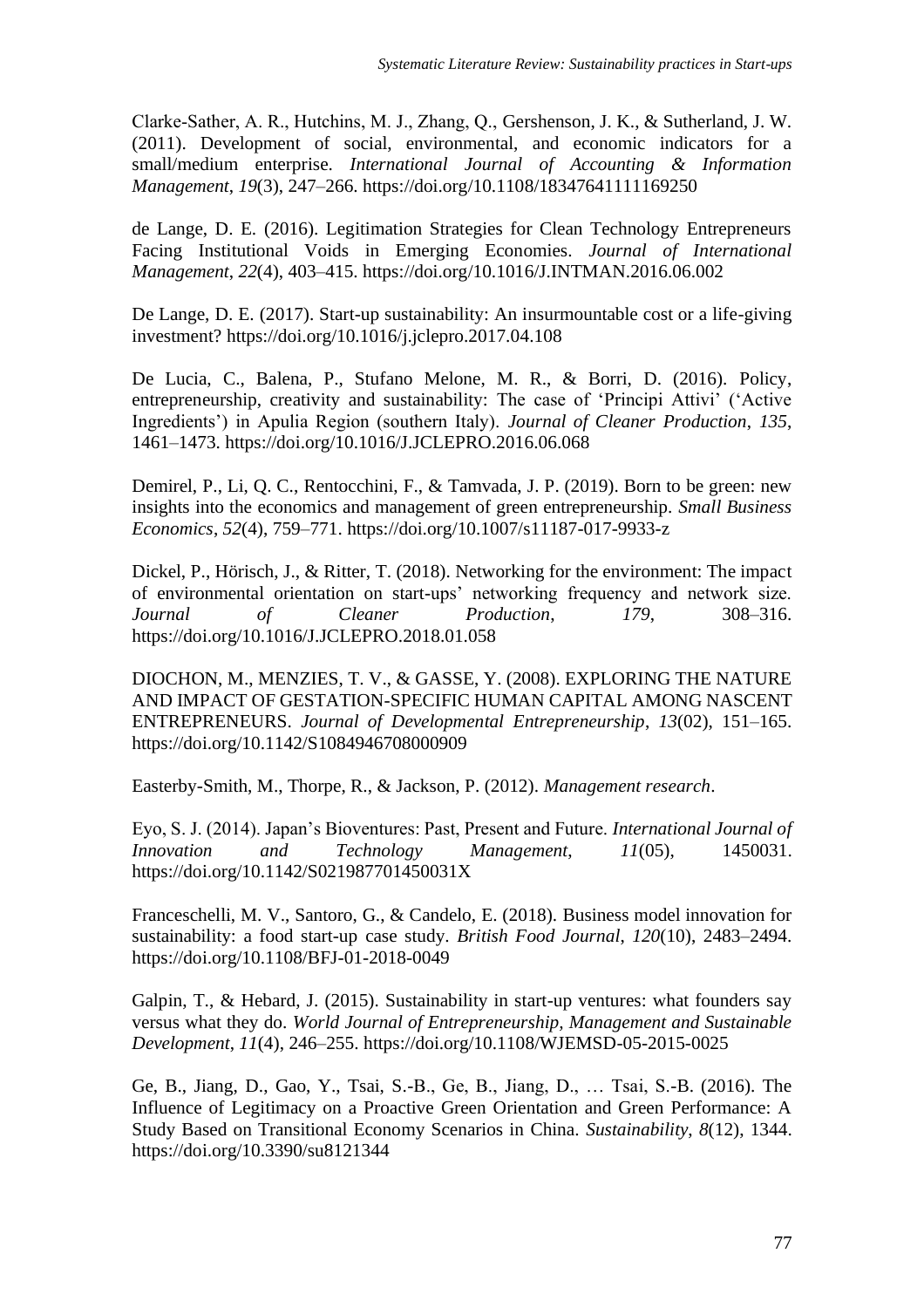Geissdoerfer, M., Savaget, P., Bocken, N. M. P., & Hultink, E. J. (2017). The Circular Economy – A new sustainability paradigm? *Journal of Cleaner Production*, *143*, 757– 768. https://doi.org/10.1016/J.JCLEPRO.2016.12.048

Hasani, T., Bojei, J., & Dehghantanha, A. (2017). Investigating the antecedents to the adoption of SCRM technologies by start-up companies. *Telematics and Informatics*, *34*(5), 655–675. https://doi.org/10.1016/J.TELE.2016.12.004

Henry, C., Rushton, J., & Baillie, S. (2016). Exploring the sustainability of small rural veterinary enterprise. *Journal of Small Business and Enterprise Development*, *23*(1), 259–273. https://doi.org/10.1108/JSBED-10-2014-0166

Hockerts, K., & Wüstenhagen, R. (2010a). Greening Goliaths versus emerging Davids — Theorizing about the role of incumbents and new entrants in sustainable entrepreneurship. *Journal of Business Venturing*, *25*(5), 481–492. https://doi.org/10.1016/J.JBUSVENT.2009.07.005

Hockerts, K., & Wüstenhagen, R. (2010b). Greening Goliaths versus emerging Davids — Theorizing about the role of incumbents and new entrants in sustainable entrepreneurship. *Journal of Business Venturing*, *25*(5), 481–492. https://doi.org/10.1016/J.JBUSVENT.2009.07.005

Jagoda, K., Lin, X., Calvert, V., & Tao, S. (2016). Accountability of Venture Support Agencies: Do They Really Help? *Entrepreneurship Research Journal*, *6*(2), 175–206. https://doi.org/10.1515/erj-2014-0038

Javier Maqueda Lafuente, F., María Gil Lafuente, A., F. Guzman-Parra, V., & Gil Lafuente, J. (2013). Key factors for entrepreneurial success. *Management Decision*, *51*(10), 1932–1944. https://doi.org/10.1108/MD-04-2013-0201

Kanda, W., Hjelm, O., Clausen, J., & Bienkowska, D. (2018). Roles of intermediaries in supporting eco-innovation. *Journal of Cleaner Production*, *205*, 1006–1016. https://doi.org/10.1016/J.JCLEPRO.2018.09.132

Kirkwood, J., & Walton, S. (2014). How green is green? Ecopreneurs balancing environmental concerns and business goals. *Australasian Journal of Environmental Management*, *21*(1), 37–51. https://doi.org/10.1080/14486563.2014.880384

Lourenço, F., Jones, O., & Jayawarna, D. (2013). Promoting sustainable development: The role of entrepreneurship education. *International Small Business Journal: Researching Entrepreneurship*, *31*(8), 841–865. https://doi.org/10.1177/0266242611435825

Majid, S., & Yaqun, Y. (2016). From an Entrepreneur to a Sustainopreneur: Extracting Facts about Sustainopreneurship. *The Journal of Business, Economics, and Environmental Studies (JBEES)*, *6*(2), 23–25. Retrieved from http://db.koreascholar.com/article?code=314013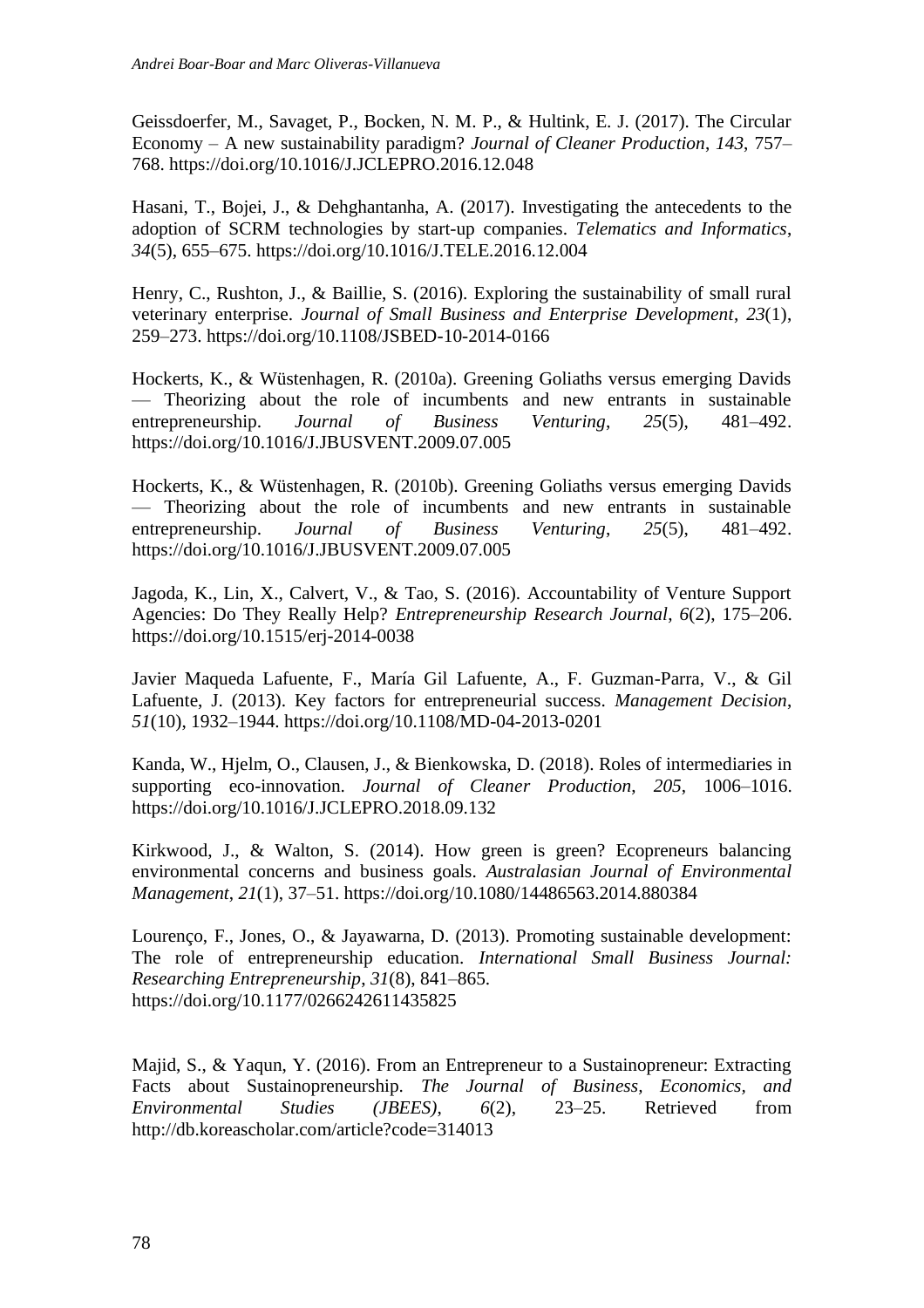Malindretos, G., Tsiboukas, K., & Argyropoulou-Konstantaki, S. (2016). Sustainable wine supply chain and entrepreneurship. The explotation of by-products in a waste management process. In *International Journal of Business Science & Applied Management (IJBSAM)* (Vol. 11). Retrieved from: https://www.econstor.eu/handle/10419/190671

Nak-Kyo, O., & Park, Won-Koo ; Sung-Soo, Y. (2014). A Study on the Sustainability of New SMEs through the Analysis of Altman Z-Score: Focusing on New and Renewable Energy Industry in Korea. In *Asian Journal of tecnhology innovation* (Vol. 22). Retrieved from http://db.koreascholar.com/article?code=279610

Nejabat, R., Taheri, M., Scholten, V., & van Geenhuizen, M. (n.d.). University spin-offs' steps in commercialization of sustainable energy inventions in northwest Europe. In *Cities and Sustainable Technology Transitions* (pp. 59–87). https://doi.org/10.4337/9781783476770.00013

Noyes, L. (2015). Developing undergraduate entrepreneurial capacity for social venture creation. *Journal of Entrepreneurship Education*. Retrieved from https://www.abacademies.org/articles/jeevol1822015.pdf#page=119

Petticrew, M., & Roberts, H. (2006). *Systematic reviews in the social sciences : a practical guide*. Blackwell Pub.

Piccarozzi, M., Piccarozzi, & Michela. (2017). Does Social Innovation Contribute to Sustainability? The Case of Italian Innovative Start-Ups. *Sustainability*, *9*(12), 2376. https://doi.org/10.3390/su9122376

Putri, A., & Fujiwara, T. (2015). Real Options Analysis on Ecosystem for Agribiotechnology Start-ups in Indonesia. *Global Journal of Flexible Systems Management*, *16*(3), 263–282. https://doi.org/10.1007/s40171-015-0099-8

Randjelovic, J., O'Rourke, A. R., & Orsato, R. J. (2003). The emergence ofgreen venture capital. *Business Strategy and the Environment*, *12*(4), 240–253. https://doi.org/10.1002/bse.361

Reynolds, O., Sheehan, M., & Hilliard, R. (2018). Exploring strategic agency in sustainability-oriented entrepreneur legitimation. *International Journal of Entrepreneurial Behavior & Research*, *24*(2), 429–450. https://doi.org/10.1108/IJEBR-03-2016-0100

Rodgers, C. (2010). Sustainable entrepreneurship in SMEs: a case study analysis. *Corporate Social Responsibility and Environmental Management*, *17*(3), 125–132. https://doi.org/10.1002/csr.223

Ruiz-Ruano, A.-M., & Puga, J. L. (2016). Sustainable entrepreneurship in universities and environmental values / Emprendimiento sostenible en la universidad y valores ambientales. *Psyecology*, *7*(1), 1–24. https://doi.org/10.1080/21711976.2015.1114218